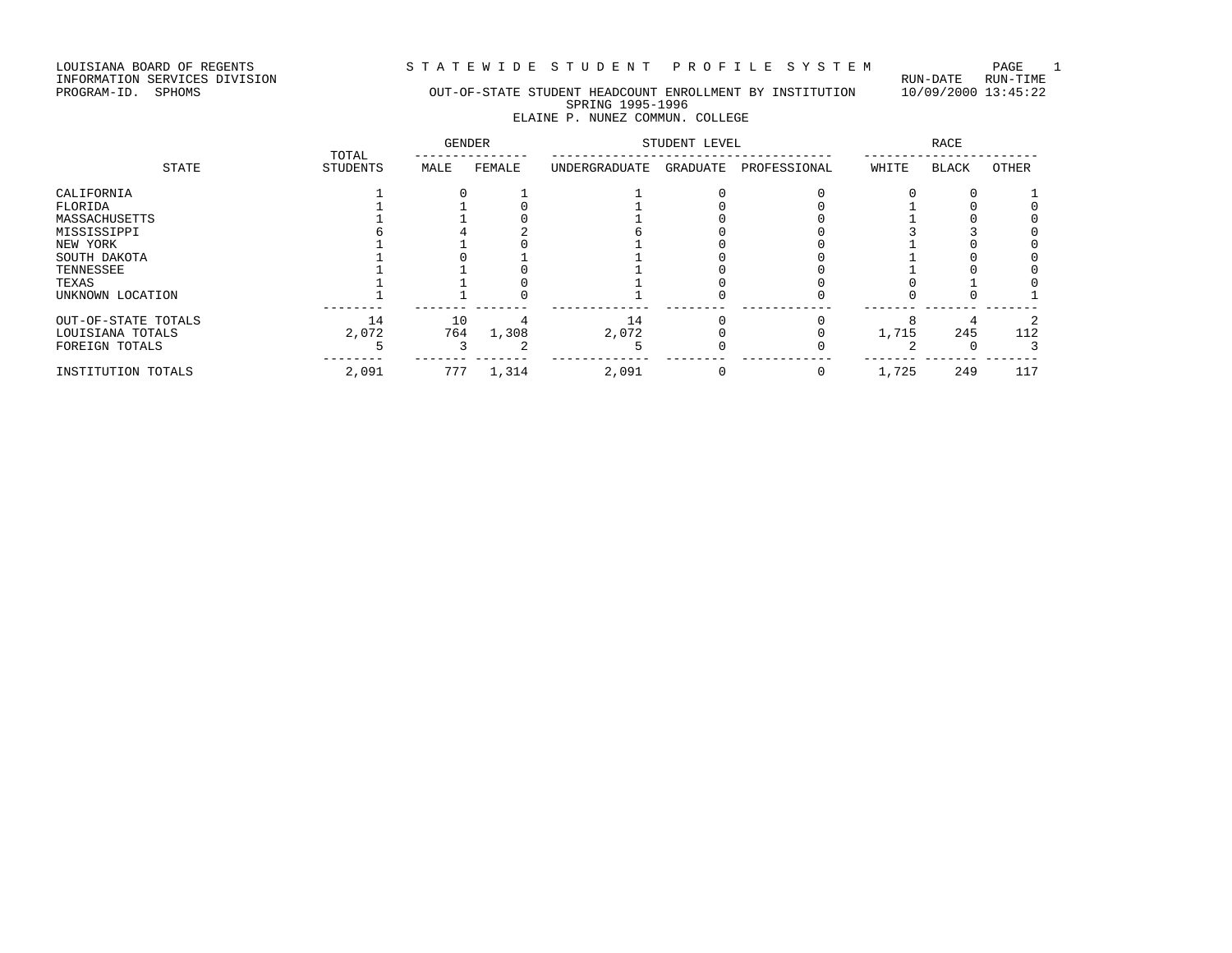LOUISIANA BOARD OF REGENTS STA TEWIDE STUDENT PROFILE SYSTEM PAGE 2<br>INFORMATION SERVICES DIVISION INFORMATION SERVICES DIVISION<br>PROGRAM-ID. SPHOMS

# OUT-OF-STATE STUDENT HEADCOUNT ENROLLMENT BY INSTITUTION 10/09/2000 13:45:22 SPRING 1995-1996 DELGADO COMMUNITY COLLEGE

|                         | TOTAL           | <b>GENDER</b>  |        | STUDENT LEVEL  |                 | <b>RACE</b>  |        |              |              |
|-------------------------|-----------------|----------------|--------|----------------|-----------------|--------------|--------|--------------|--------------|
| <b>STATE</b>            | <b>STUDENTS</b> | MALE           | FEMALE | UNDERGRADUATE  | <b>GRADUATE</b> | PROFESSIONAL | WHITE  | <b>BLACK</b> | <b>OTHER</b> |
| ALABAMA                 | 4               | 2              | 2      | 4              |                 |              | 4      | $\Omega$     | 0            |
| <b>ARKANSAS</b>         |                 | $\overline{2}$ |        | $\overline{2}$ |                 | $\cap$       | 2      |              | $\Omega$     |
| ARIZONA                 |                 |                |        |                |                 |              |        |              | U            |
| CALIFORNIA              |                 |                |        | 9              |                 |              |        |              |              |
| <b>COLORADO</b>         |                 |                |        |                |                 |              |        |              |              |
| DISTRICT OF<br>COLUMBIA |                 | $\Omega$       |        |                |                 |              | O      |              | O            |
| FLORIDA                 | 25              | 12             | 13     | 25             |                 |              | 21     |              |              |
| <b>GEORGIA</b>          |                 |                | 5      | 6              |                 |              |        |              | 0            |
| HAWAII                  |                 |                |        |                |                 |              |        |              |              |
| KENTUCKY                |                 |                |        |                |                 |              |        |              | U            |
| MASSACHUSETTS           |                 |                |        |                |                 |              |        |              |              |
| MARYLAND                |                 |                |        |                |                 |              |        |              |              |
| MICHIGAN                |                 |                |        |                |                 |              |        |              |              |
| MINNESOTA               |                 |                |        |                |                 |              |        |              |              |
| MISSOURI                |                 |                |        | 4              |                 |              |        |              |              |
| MISSISSIPPI             | 38              | 15             | 23     | 38             |                 |              | 32     |              |              |
| NORTH CAROLINA          |                 | 2              |        | 3              |                 |              |        |              |              |
| NEW JERSEY              |                 |                |        | $\overline{2}$ |                 |              |        |              |              |
| NEW MEXICO              |                 |                |        |                |                 |              |        |              |              |
| <b>NEVADA</b>           |                 |                |        |                |                 |              |        |              | U            |
| NEW YORK                |                 |                |        |                |                 |              |        |              |              |
| OKLAHOMA                |                 |                |        |                |                 |              |        |              | O            |
| OREGON                  |                 |                |        |                |                 |              |        |              |              |
| PENNSYLVANIA            |                 |                |        |                |                 |              |        |              |              |
| SOUTH CAROLINA          |                 |                |        |                |                 |              |        |              | U            |
| SOUTH DAKOTA            |                 |                |        |                |                 |              |        |              | U            |
| TENNESSEE               |                 |                |        |                |                 |              |        |              |              |
| TEXAS                   | 26              | 13             | 13     | 26             |                 |              | 16     |              |              |
| VIRGINIA                |                 |                | 2      | 9              |                 |              |        |              |              |
| WASHINGTON              |                 |                |        |                |                 |              |        |              |              |
| WISCONSIN               |                 | 2              |        | 3              |                 |              | 2      |              |              |
| UNKNOWN LOCATION        |                 | $\overline{1}$ | $\cap$ |                |                 |              | $\cap$ | $\Omega$     |              |
| OUT-OF-STATE TOTALS     | 179             | 85             | 94     | 179            | n               | $\Omega$     | 126    | 31           | 22           |
| LOUISIANA TOTALS        | 13,589          | 4,997          | 8,592  | 13,589         |                 | 0            | 7,304  | 4,797        | 1,488        |
| FOREIGN TOTALS          | 169             | 75             | 94     | 169            |                 |              | 27     | 8            | 134          |
| INSTITUTION TOTALS      | 13,937          | 5,157          | 8,780  | 13,937         | 0               | 0            | 7,457  | 4,836        | 1,644        |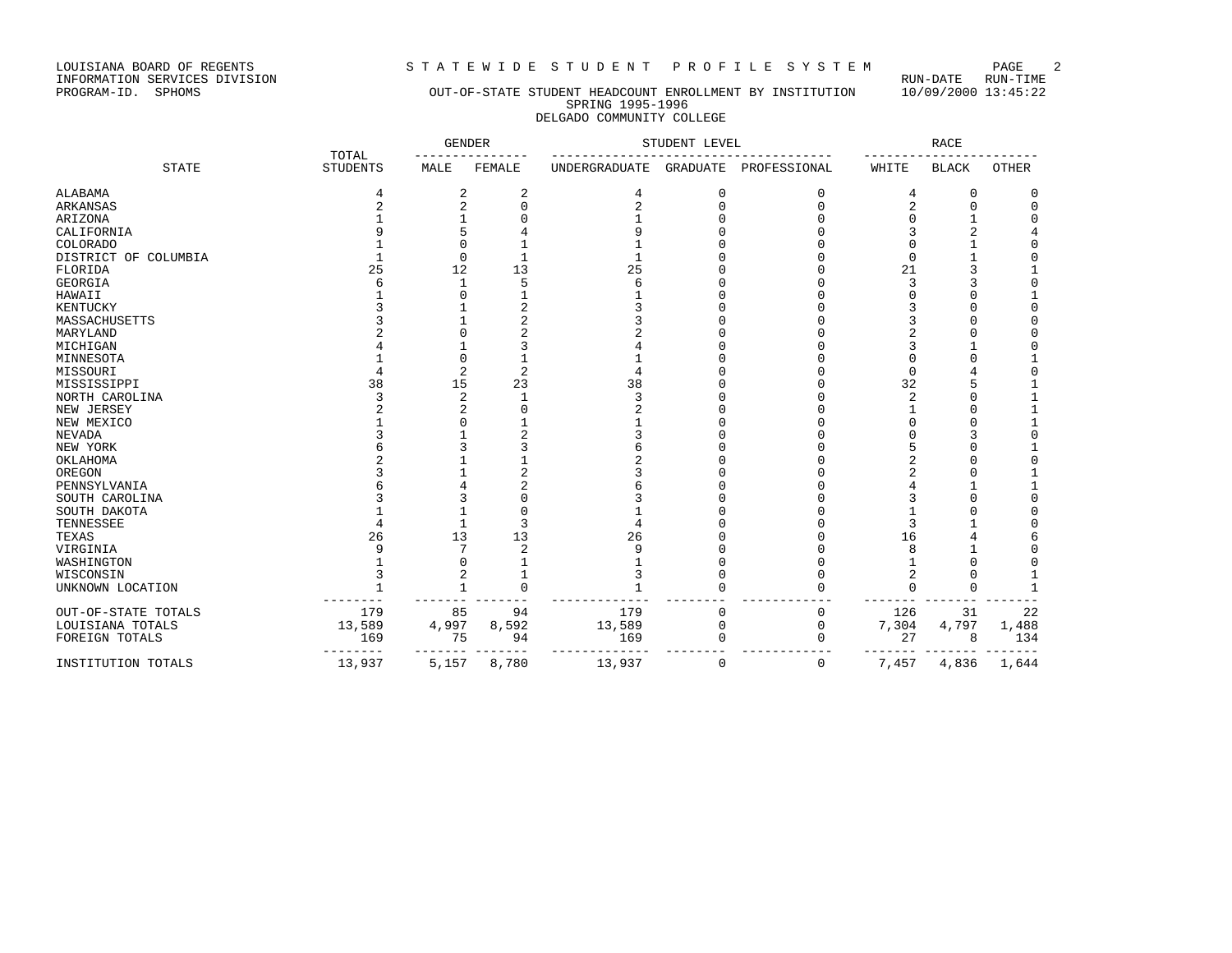LOUISIANA BOARD OF REGENTS<br>INFORMATION SERVICES DIVISION<br>PROGRAM-ID. SPHOMS

# STATEWIDE STUDENT PROFILE SYSTEM PAGE 3<br>RUN-DATE RUN-TIME

# OUT-OF-STATE STUDENT HEADCOUNT ENROLLMENT BY INSTITUTION 10/09/2000 13:45:22 SPRING 1995-1996 GRAMBLING STATE UNIVERSITY

|                           |                          | <b>GENDER</b>      |                |                    | STUDENT LEVEL              |               |                      | <b>RACE</b>  |                   |
|---------------------------|--------------------------|--------------------|----------------|--------------------|----------------------------|---------------|----------------------|--------------|-------------------|
| <b>STATE</b>              | TOTAL<br><b>STUDENTS</b> | MALE               | FEMALE         | UNDERGRADUATE      | GRADUATE                   | PROFESSIONAL  | WHITE                | <b>BLACK</b> | <b>OTHER</b>      |
| ALASKA                    | 9                        | 5                  | 4              | 9                  | $\mathbf 0$                | 0             | $\mathbf 0$          | 9            | $\Omega$          |
| ALABAMA                   | 52                       | 25                 | 27             | 47                 | 5                          | $\mathbf 0$   | $\mathbf 0$          | 51           | $\mathbf 1$       |
| ARKANSAS                  | 142                      | 61                 | 81             | 116                | 26                         | 0             | 6                    | 133          | 3                 |
| ARIZONA                   | 16                       | 3                  | 13             | 16                 | $\Omega$                   | 0             | 0                    | 15           | 1                 |
| CALIFORNIA                | 656                      | 275                | 381            | 632                | 24                         | 0             | 2                    | 646          | 8                 |
| <b>COLORADO</b>           | 38                       | 18                 | 20             | 38                 | 0                          | 0             | 0                    | 38           | $\mathbf 0$       |
| CONNECTICUT               | 7                        | 3                  | $\overline{4}$ | 7                  | $\Omega$                   | 0             | 0                    | 7            | $\overline{0}$    |
| DISTRICT OF COLUMBIA      | 22                       | 11                 | 11             | 19                 |                            | 0             | 0                    | 22           | $\Omega$          |
| DELAWARE                  | 1                        | $\mathbf{1}$       | $\mathbf 0$    | $\mathbf{1}$       | $\Omega$                   | 0             | 0                    | $\mathbf 0$  | $\mathbf{1}$      |
| FLORIDA                   | 95                       | 44                 | 51             | 90                 | 5                          | 0             | 0                    | 93           | $\overline{c}$    |
| GEORGIA                   | 88                       | 38                 | 50             | 83                 | 5                          | 0             | $\Omega$             | 87           | $\mathbf{1}$      |
| HAWAII                    | $\overline{2}$           | 1                  | 1              | 2                  | $\Omega$                   | 0             | 0                    | 2            | $\mathsf 0$       |
| IOWA                      | 4                        | $\overline{2}$     | $\overline{2}$ | 3                  | 1                          | 0             | 1                    | 3            | $\Omega$          |
| ILLINOIS                  | 400                      | 205                | 195            | 380                | 20                         | 0             | 1                    | 398          | $\mathbf{1}$      |
| INDIANA                   | 65                       | 31                 | 34             | 59                 | 6                          | 0             | 1                    | 64           | $\mathsf 0$       |
|                           | 37                       | 13                 | 24             | 32                 | 5                          | 0             |                      | 36           | $\mathbf 0$       |
| KANSAS                    | 6                        | 3                  | 3              | 5                  | 1                          | 0             | 1<br>1               | 5            | 0                 |
| KENTUCKY<br>MASSACHUSETTS | 14                       | 8                  | 6              | 12                 | 2                          | 0             | 0                    | 14           | $\mathbf 0$       |
|                           |                          |                    |                |                    |                            | 0             | 0                    |              |                   |
| MARYLAND                  | 42<br>1                  | 22                 | 20             | 41<br>$\mathbf{1}$ | $\Omega$                   |               |                      | 40           | 2<br>$\mathbf{1}$ |
| MAINE                     | 205                      | $\mathbf{1}$       | 0              |                    | 7                          | 0             | 0                    | 0            | 8                 |
| MICHIGAN                  |                          | 94                 | 111            | 198                |                            | 0             | 1                    | 196          |                   |
| MINNESOTA                 | 14                       | 3                  | 11             | 14                 | 0                          | 0             | 0                    | 13           | 1                 |
| MISSOURI                  | 113                      | 70                 | 43             | 102                | 11                         | 0             | 0                    | 110          | 3                 |
| MISSISSIPPI               | 128                      | 57                 | 71             | 119                | 9<br>$\Omega$              | 0<br>$\Omega$ | 3<br>$\Omega$        | 121          | 4                 |
| MONTANA                   | 1<br>9                   | 1                  | $\mathbf 0$    | 1<br>7             |                            |               |                      | 1            | $\mathsf 0$       |
| NORTH CAROLINA            |                          | 6                  | 3              |                    | $\overline{c}$<br>$\Omega$ | 0             | $\Omega$             | 8            | $\mathbf{1}$      |
| NORTH DAKOTA              | $\mathbf{1}$             | $\mathbf{1}$       | $\Omega$       | $\mathbf{1}$       |                            | $\Omega$      | $\Omega$             | 1            | $\Omega$          |
| NEBRASKA                  | 9                        | $\overline{2}$     | $\overline{7}$ | 8                  |                            | 0             | 0                    | 9            | $\Omega$          |
| NEW JERSEY                | 54                       | 32                 | 22             | 53<br>7            | $\Omega$                   | 0             | $\Omega$             | 53           | $\mathbf{1}$      |
| NEW MEXICO                | 7                        | 5                  | $\overline{2}$ |                    |                            | 0             | $\Omega$             | 7            | $\Omega$          |
| NEVADA                    | 19                       | $\overline{4}$     | 15             | 18                 | 1                          | 0             | 0                    | 18           | $\mathbf{1}$      |
| NEW YORK                  | 134                      | 73                 | 61             | 126                | 8                          | 0             | 2                    | 128          | $\overline{4}$    |
| OHIO                      | 45                       | 22                 | 23             | 45                 | $\Omega$                   | 0             | $\mathbf 0$          | 44           | $\mathbf{1}$      |
| OKLAHOMA                  | 36                       | 17                 | 19             | 34                 | $\overline{c}$             | 0             | 2                    | 32           | $\sqrt{2}$        |
| OREGON                    | 12                       | $\overline{2}$     | 10             | 12                 | $\Omega$                   | 0             | 0                    | 11           | 1                 |
| PENNSYLVANIA              | 18                       | 9                  | 9              | 15                 | 3                          | $\Omega$      | 1                    | 17           | $\mathsf 0$       |
| RHODE ISLAND              | 3                        | $\mathbf{1}$       | $\overline{2}$ | 3                  | $\Omega$                   | 0             | 0                    | 3            | $\mathbf 0$       |
| SOUTH CAROLINA            | 25                       | 11                 | 14             | 25                 | $\Omega$                   | 0             | 0                    | 25           | $\Omega$          |
| TENNESSEE                 | 52                       | 27                 | 25             | 48                 |                            | 0             | 0                    | 52           | $\mathbf 0$       |
| TEXAS                     | 491                      | 224                | 267            | 461                | 30                         | 0             | 3                    | 481          | 7                 |
| UTAH                      | 2                        | 1                  | 1              | 2                  | $\Omega$                   | 0             | 0                    | 2            | 0                 |
| VIRGINIA                  | 28                       | 16                 | 12             | 27                 | $\mathbf{1}$               | 0             | 2                    | 26           | 0                 |
| WASHINGTON                | 49                       | 17                 | 32             | 49                 | $\Omega$                   | 0             | 0                    | 49           | $\mathbf 0$       |
| WISCONSIN                 | 48                       | 23                 | 25             | 47                 | $\mathbf{1}$               | 0             | 0                    | 48           | 0                 |
| WEST VIRGINIA             | $7\phantom{.0}$          | $\overline{c}$     | 5              | 5                  | $\overline{2}$             | 0             | 2                    | 5            | 0                 |
| WYOMING                   | 1                        | 1                  | 0              | 1                  | $\Omega$                   | 0             | 0                    | 1            | 0                 |
| UNKNOWN LOCATION          | 12                       | 7<br>$- - - - - -$ | 5<br>--------  | 11                 | 1                          | 0             | $\mathbf 0$<br>$---$ | 11           | $\mathbf 1$       |
| OUT-OF-STATE TOTALS       | 3,220                    | 1,498              | 1,722          | 3,032              | 188                        | 0             | 29                   | 3,135        | 56                |
| LOUISIANA TOTALS          | 3,733                    | 1,427              | 2,306          | 3,225              | 508                        | 0             | 190                  | 3,453        | 90                |
| FOREIGN TOTALS            | 67                       | 46                 | 21             | 44                 | 23                         | $\mathbf 0$   | 0                    | 23           | 44                |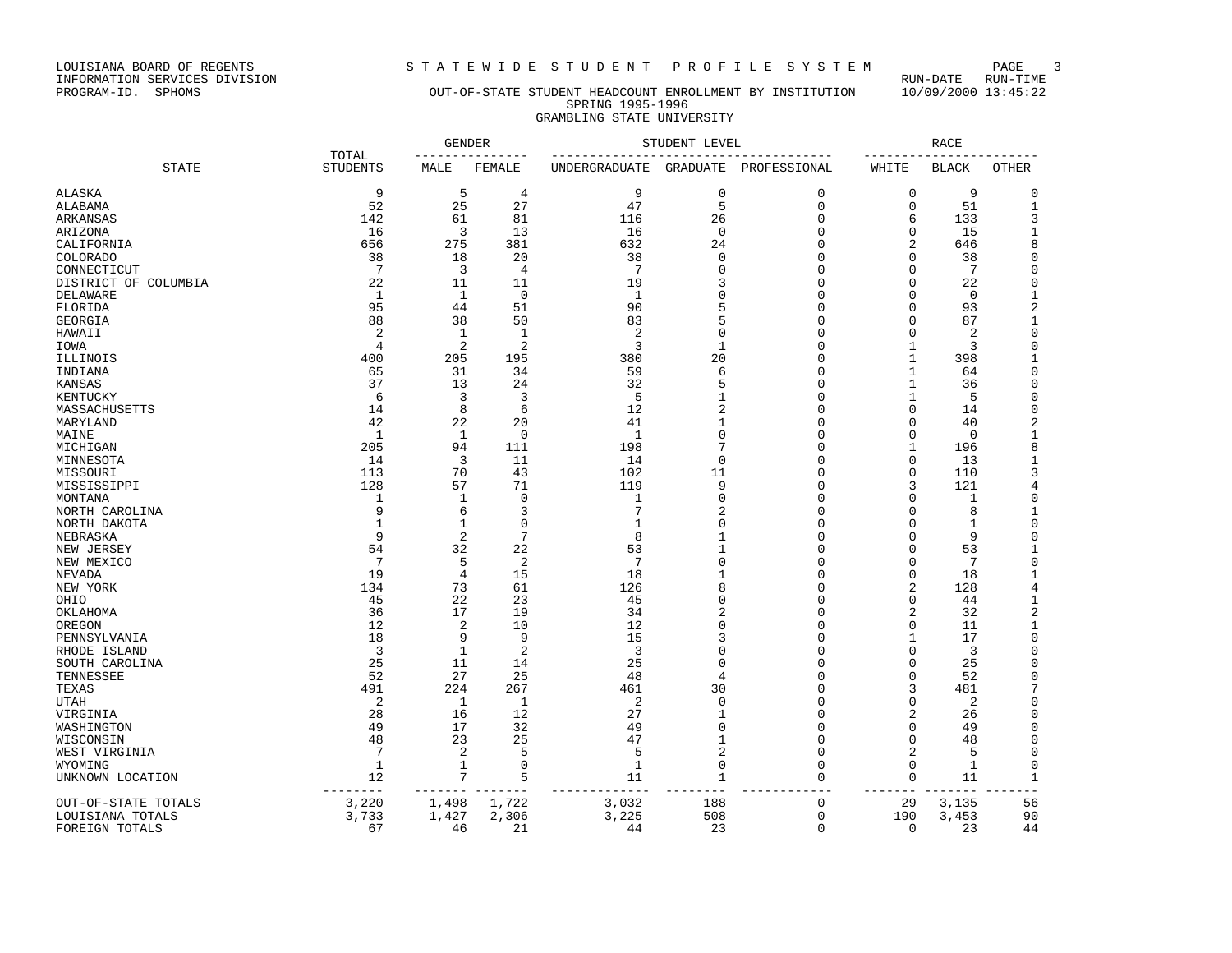STATEWIDE STUDENT PROFILE SYSTEM PAGE 4<br>RUN-DATE RUN-TIME

LOUISIANA BOARD OF REGENTS<br>INFORMATION SERVICES DIVISION<br>PROGRAM-ID. SPHOMS

# OUT-OF-STATE STUDENT HEADCOUNT ENROLLMENT BY INSTITUTION 10/09/2000 13:45:22 SPRING 1995-1996 GRAMBLING STATE UNIVERSITY

|                    | TOTAL           | GENDER |        | STUDENT LEVEL |          | <b>RACE</b>  |       |       |       |
|--------------------|-----------------|--------|--------|---------------|----------|--------------|-------|-------|-------|
| <b>STATE</b>       | <b>STUDENTS</b> | MALE   | FEMALE | UNDERGRADUATE | GRADUATE | PROFESSIONAL | WHITE | BLACK | OTHER |
| INSTITUTION TOTALS | ------<br>7,020 | 2,971  | 4,049  | 6,301         | 719      |              | 219   | 6,611 | 190   |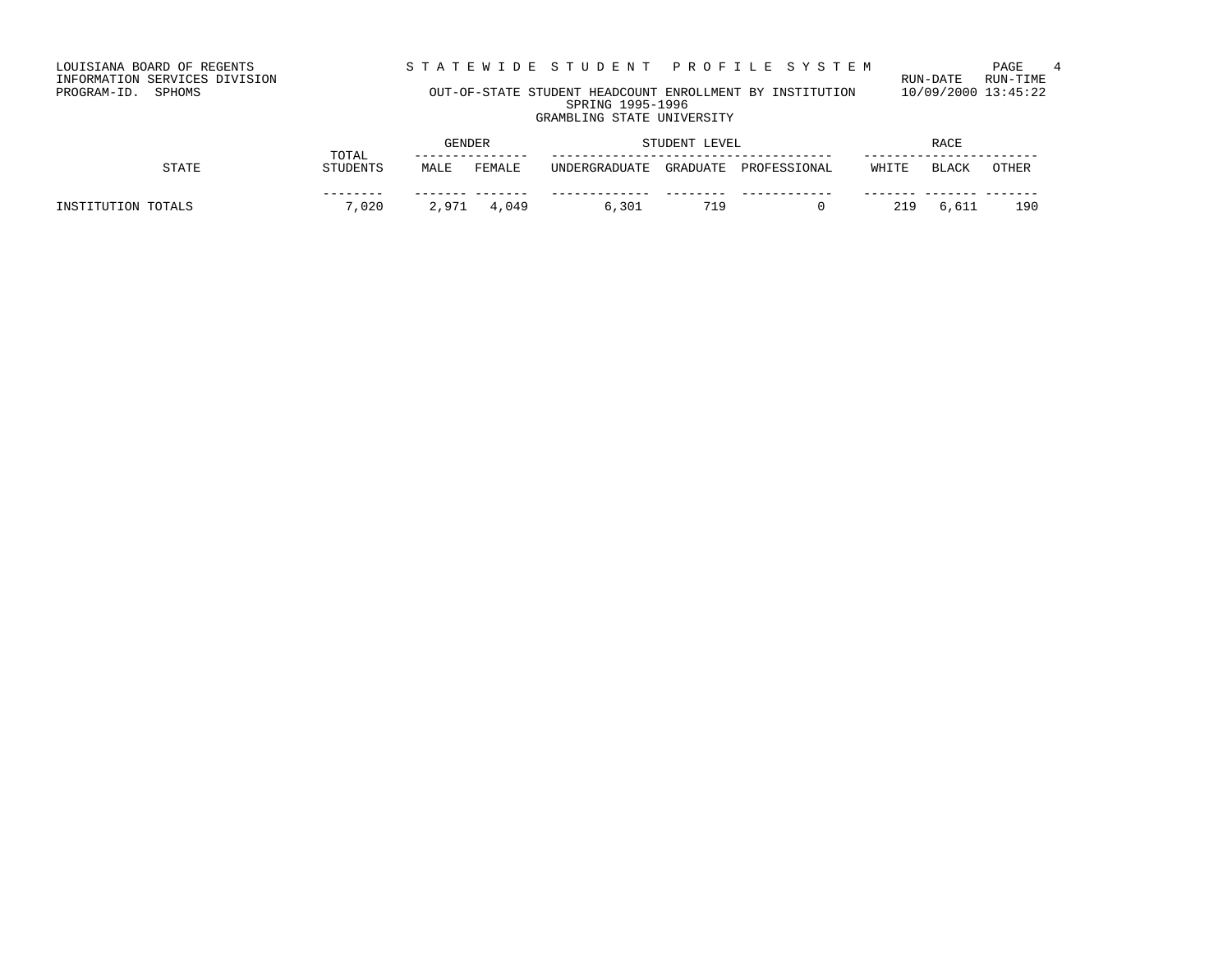LOUISIANA BOARD OF REGENTS STA TEWIDE STUDENT PROFILE SYSTEM PAGE 5<br>INFORMATION SERVICES DIVISION LOUISIANA BOARD OF REGENTS<br>INFORMATION SERVICES DIVISION<br>PROGRAM-ID. SPHOMS

# OUT-OF-STATE STUDENT HEADCOUNT ENROLLMENT BY INSTITUTION 10/09/2000 13:45:22 SPRING 1995-1996 LOUISIANA TECH UNIVERSITY

|                          |                          |                | <b>GENDER</b>  |                | STUDENT LEVEL  |                      |              | <b>RACE</b>    |                |
|--------------------------|--------------------------|----------------|----------------|----------------|----------------|----------------------|--------------|----------------|----------------|
| <b>STATE</b>             | TOTAL<br><b>STUDENTS</b> | MALE           | FEMALE         | UNDERGRADUATE  | GRADUATE       | PROFESSIONAL         | WHITE        | <b>BLACK</b>   | OTHER          |
| ALASKA                   | 3                        | $\mathbf{1}$   | $\overline{c}$ | 3              | $\mathbf 0$    | $\mathbf 0$          | 1            | 2              | $\Omega$       |
| ALABAMA                  | 23                       | 11             | 12             | 20             | $\overline{3}$ | $\mathbf 0$          | 18           | 4              | $\mathbf{1}$   |
| ARKANSAS                 | 364                      | 215            | 149            | 321            | 43             | $\Omega$             | 307          | 45             | 12             |
| ARIZONA                  | $\overline{4}$           | 3              | 1              | 4              | $\Omega$       | $\Omega$             | 3            | 0              | $\mathbf{1}$   |
| CALIFORNIA               | 33                       | 13             | 20             | 30             | ζ              | $\Omega$             | 23           | 8              | $\sqrt{2}$     |
| COLORADO                 | 10                       | 5              | 5              | 7              | 3              | $\Omega$             | 6            | $\overline{2}$ | $\overline{2}$ |
| CONNECTICUT              | 7                        | 6              | 1              | 6              |                | $\Omega$             | 6            | $\Omega$       | $\mathbf{1}$   |
| DISTRICT OF COLUMBIA     | 1                        | 1              | $\Omega$       | 1              | $\cap$         | $\Omega$             | $\mathbf 0$  | 1              | $\mathbf 0$    |
| FLORIDA                  | 40                       | 26             | 14             | 35             | 5              | $\Omega$             | 25           | 5              | 10             |
| GEORGIA                  | 21                       | 16             | 5              | 19             | 2              | $\Omega$             | 12           | 9              | 0              |
| HAWAII                   | 1                        | 1              | $\Omega$       | 0              |                | $\Omega$             | 1            | $\mathbf 0$    | 0              |
| IOWA                     | 1                        | 1              | $\Omega$       | 1              |                | $\Omega$             | 1            | 0              | 0              |
| ILLINOIS                 | 28                       | 17             | 11             | 28             |                | $\Omega$             | 12           | 13             | 3              |
| INDIANA                  | 11                       | 6              | 5              | 7              |                | $\Omega$             | 7            | 3              | 1              |
| KANSAS                   | 7                        | 7              | O              | 4              |                | $\Omega$             | 6            | 1              | $\mathbf 0$    |
| KENTUCKY                 | $\mathsf{Q}$             | $\overline{4}$ | 5              | 7              |                | $\cap$               | 8            | $\mathbf{1}$   | $\Omega$       |
| MARYLAND                 | 12                       | 5              |                | 12             | $\cap$         | $\Omega$             | 7            | 3              | $\overline{2}$ |
| MAINE                    | 5                        | $\overline{3}$ | 2              | $\overline{4}$ |                | $\Omega$             | 5            | $\mathbf 0$    | $\Omega$       |
| MICHIGAN                 | 16                       | 10             | б              | 14             |                | $\Omega$             | 9            | 7              | $\Omega$       |
| MINNESOTA                | $\mathbf{1}$             | $\mathbf 0$    | $\mathbf{1}$   | $\mathbf{1}$   |                | $\Omega$             | $\mathbf{1}$ | $\Omega$       | $\Omega$       |
| MISSOURI                 | 15                       | 11             | 4              | 10             |                | $\Omega$             | 11           | 3              | 1              |
| MISSISSIPPI              | 112                      | 62             | 50             | 104            |                | $\Omega$             | 83           | 24             | 5              |
| MONTANA                  | $\overline{2}$           | 1              | 1              | 2              |                | $\Omega$             | 2            | 0              | $\Omega$       |
|                          | 10                       | 8              | 2              |                | 3              | $\Omega$             | 8            | $\overline{2}$ | $\Omega$       |
| NORTH CAROLINA           | -1                       | 1              | $\Omega$       |                |                | $\Omega$             | 1            | 0              | $\Omega$       |
| NORTH DAKOTA<br>NEBRASKA | 2                        | $\overline{2}$ | O              |                |                | $\Omega$             | 2            | $\mathbf 0$    | $\Omega$       |
|                          |                          | $\Omega$       |                | 2              |                | $\Omega$             | 2            | $\Omega$       | $\Omega$       |
| NEW HAMPSHIRE            |                          | 4              | 3              | 3              |                | $\Omega$             | 7            | 0              | $\Omega$       |
| NEW JERSEY               | 3                        | 3              |                |                |                | $\Omega$             | 3            | $\Omega$       | $\Omega$       |
| NEW MEXICO               | -1                       | 1              | O              | -1             |                | $\Omega$             |              | $\Omega$       | $\Omega$       |
| NEVADA                   | 15                       | 8              |                | 11             |                | $\Omega$             | 1            |                |                |
| NEW YORK                 |                          |                |                |                |                | $\Omega$             | 4            | 5              | 6              |
| OHIO                     | 13<br>17                 | 5<br>8         | ٤<br>9         | 9              |                | $\Omega$             | 12           | 1              | 0<br>$\Omega$  |
| OKLAHOMA                 | 5                        | 3              | 2              | 11<br>4        |                | $\Omega$             | 13<br>5      | 4<br>$\Omega$  | $\Omega$       |
| OREGON                   | 14                       | 9              | 5              | 11             | ζ              | $\Omega$             | 11           | 3              | $\Omega$       |
| PENNSYLVANIA             | 3                        | $\overline{c}$ |                | 3              | $\cap$         | $\Omega$             |              | $\overline{2}$ | $\Omega$       |
| SOUTH CAROLINA           |                          |                | 1<br>$\Omega$  | $\mathbf{1}$   | $\Omega$       |                      | 1            |                |                |
| SOUTH DAKOTA             | $\mathbf{1}$<br>22       | $\mathbf{1}$   | 9              | 18             | $\overline{4}$ | $\Omega$<br>$\Omega$ | $\mathbf{1}$ | $\mathbf 0$    | $\Omega$       |
| TENNESSEE                |                          | 13             |                |                |                |                      | 17           | 3              | $\overline{2}$ |
| TEXAS                    | 311                      | 188            | 123            | 277            | 34             | $\Omega$             | 240          | 59             | 12             |
| VIRGINIA                 | 16                       | 11             | 5              | 14             | $\overline{2}$ | $\Omega$             | 12           | 3              | $\mathbf{1}$   |
| VERMONT                  | 2                        | 1              | 1              |                |                | $\Omega$             | 2            | $\mathbf 0$    | $\mathbf 0$    |
| WASHINGTON               |                          | 1              | 5              | 4              | 2              | $\Omega$             | 6            | $\Omega$       | $\Omega$       |
| WISCONSIN                |                          | 1              | $\Omega$       |                | $\Omega$       | $\Omega$             | 0            | 1              | 0              |
| WEST VIRGINIA            | 3                        | 1              | $\overline{2}$ | 2              | 1              | $\Omega$             | 3            | $\mathbf 0$    | $\Omega$       |
| WYOMING                  | $\overline{2}$           | 1              | 1              |                | 1              | $\Omega$             | 2            | $\mathbf 0$    | $\mathbf 0$    |
| OUT-OF-STATE TOTALS      | 1,183                    | 697            | 486            | 1,024          | 159            | 0                    | 907          | 214            | 62             |
| LOUISIANA TOTALS         | 7,157                    | 3,540          | 3,617          | 6,289          | 868            | 0                    | 5,916        | 875            | 366            |
| FOREIGN TOTALS           | 313                      | 245            | 68             | 121            | 192            | 0                    | 6            | 1              | 306            |
|                          | $------$                 | $- - - - -$    | $- -$          | -------        | --------       |                      | $- - - - -$  |                | $- - -$        |
| INSTITUTION TOTALS       | 8,653                    | 4,482          | 4,171          | 7,434          | 1,219          | $\mathbf 0$          | 6,829        | 1,090          | 734            |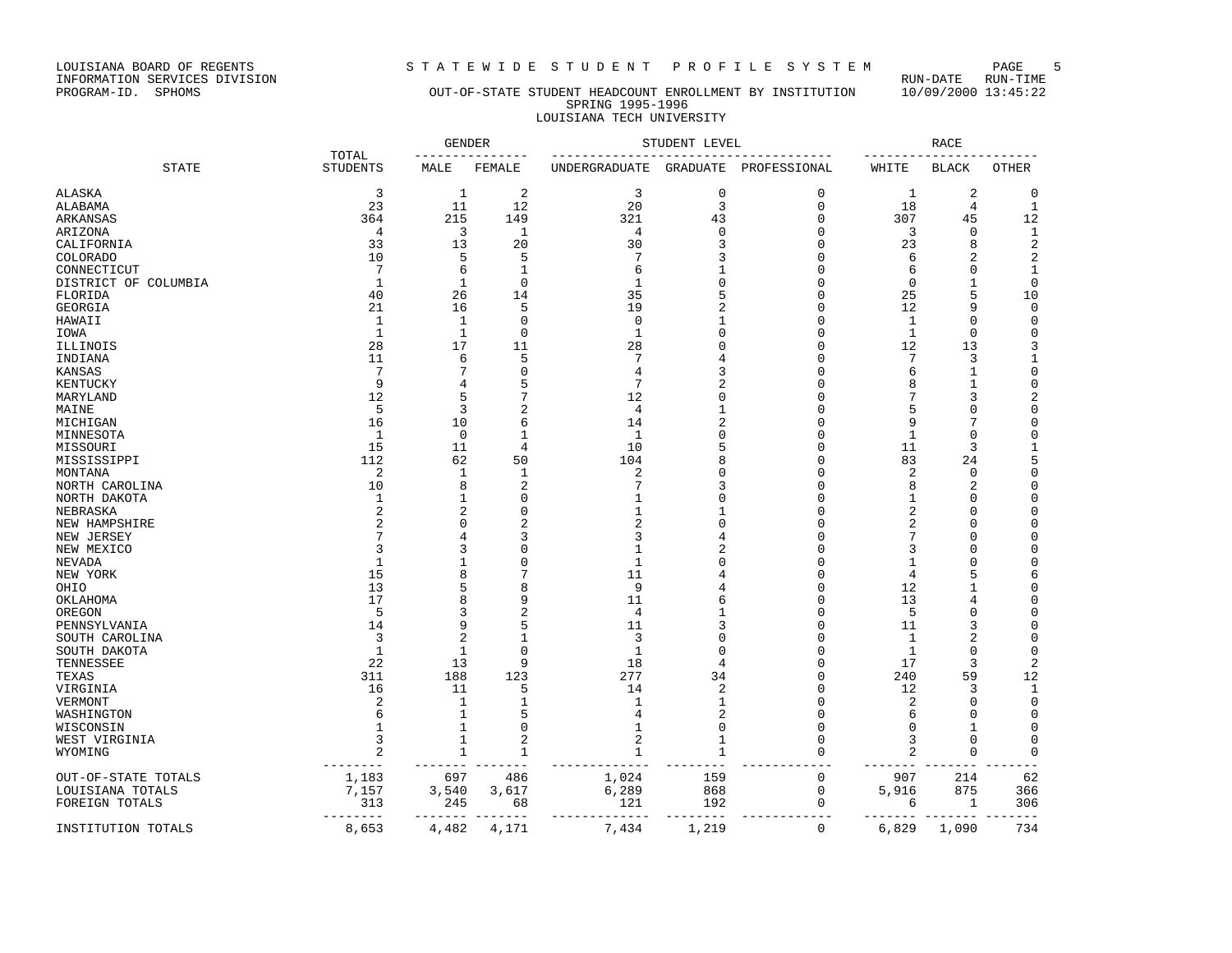LOUISIANA BOARD OF REGENTS STA TEWIDE STUDENT PROFILE SYSTEM PAGE 6<br>INFORMATION SERVICES DIVISION LOUISIANA BOARD OF REGENTS<br>INFORMATION SERVICES DIVISION<br>PROGRAM-ID. SPHOMS

# OUT-OF-STATE STUDENT HEADCOUNT ENROLLMENT BY INSTITUTION 10/09/2000 13:45:22 SPRING 1995-1996 MCNEESE STATE UNIVERSITY

|                     |                          | <b>GENDER</b>  |                | STUDENT LEVEL  |                 |              | <b>RACE</b>  |                         |              |
|---------------------|--------------------------|----------------|----------------|----------------|-----------------|--------------|--------------|-------------------------|--------------|
| <b>STATE</b>        | TOTAL<br><b>STUDENTS</b> | MALE           | FEMALE         | UNDERGRADUATE  | <b>GRADUATE</b> | PROFESSIONAL | WHITE        | <b>BLACK</b>            | OTHER        |
| <b>ALABAMA</b>      | 4                        | $\mathbf{1}$   | 3              | 3              | $\mathbf 1$     | $\mathbf 0$  | 2            | $\overline{\mathbf{c}}$ | $\mathbf 0$  |
| ARKANSAS            | 8                        | 5              | 3              | 7              | $\mathbf{1}$    | $\mathbf 0$  | 8            | $\Omega$                | $\mathbf 0$  |
| ARIZONA             | 10                       | 6              |                | б              |                 | $\Omega$     | 10           | $\Omega$                | $\mathbf 0$  |
| CALIFORNIA          | 13                       |                |                | q              |                 | $\sqrt{ }$   | 11           | U                       | 2            |
| <b>COLORADO</b>     |                          |                |                | 2              |                 | C            | 3            | $\Omega$                | $\mathbf{1}$ |
| DELAWARE            |                          |                |                |                |                 | ſ            | O            | U                       | $\mathbf 1$  |
| FLORIDA             |                          |                |                |                |                 |              | 8            | 1                       | $\mathbf 0$  |
| GEORGIA             |                          |                |                |                |                 |              |              |                         | $\mathbf 0$  |
| HAWAII              |                          |                |                |                |                 |              |              | $\Omega$                | 0            |
| IOWA                |                          |                |                |                |                 |              |              | $\Omega$                | $\mathbf 0$  |
| IDAHO               |                          |                |                |                |                 |              |              | $\Omega$                | 0            |
| ILLINOIS            |                          |                |                |                |                 |              |              |                         | $\mathbf 0$  |
| INDIANA             |                          | 2              |                | 2              |                 |              |              |                         | $\mathbf 0$  |
| KANSAS              |                          | 2              |                | 2              |                 |              |              |                         | 0            |
| KENTUCKY            |                          |                |                |                |                 |              |              | $\Omega$                | 0            |
| MASSACHUSETTS       |                          | C              |                | O              |                 |              |              | $\Omega$                | $\mathbf 0$  |
| MICHIGAN            |                          |                | 1              | 2              |                 |              |              |                         | 0            |
| MINNESOTA           |                          |                | $\mathbf{1}$   | 1              |                 |              |              | $\Omega$                | 0            |
| MISSOURI            | 2                        |                |                | $\overline{2}$ |                 |              |              | $\Omega$                | $\mathbf 0$  |
| MISSISSIPPI         | 16                       |                | 8              | 15             |                 |              | 9            | 6                       | $\mathbf 1$  |
| NORTH CAROLINA      |                          |                |                | $\Omega$       |                 |              |              | C                       | $\mathbf 0$  |
| NEW HAMPSHIRE       |                          |                |                |                |                 |              |              | C                       | $\mathbf 0$  |
| NEW JERSEY          |                          |                |                |                |                 |              | 2            | C                       | 0            |
| NEW MEXICO          |                          |                |                |                |                 |              | 2            | C                       | 0            |
| NEVADA              | 2                        |                |                | 2              |                 |              | 0            | n                       | 2            |
| NEW YORK            | 11                       |                |                |                |                 |              | 10           | $\Omega$                | $\mathbf{1}$ |
| OHIO                |                          |                |                |                |                 |              | 5            | $\cap$                  | $\mathsf 0$  |
| OKLAHOMA            |                          | 2              |                |                |                 |              |              | $\Omega$                | $\mathbf{1}$ |
| OREGON              |                          |                |                |                |                 |              |              | $\Omega$                | $\mathsf 0$  |
| PENNSYLVANIA        |                          | Р              |                | 3              |                 |              |              | $\cap$                  | $\mathbf 0$  |
| RHODE ISLAND        |                          |                |                |                |                 |              |              | C                       | $\mathbf 0$  |
| SOUTH CAROLINA      |                          | Р              | $\Omega$       | 2              |                 |              | 2            | $\mathbf{1}$            | 0            |
| TENNESSEE           |                          | $\mathbf{1}$   | $\mathbf{1}$   | 2              | $\Omega$        |              | 0            | $\overline{c}$          | 0            |
| TEXAS               | 323                      | 161            | 162            | 299            | 24              | C            | 245          | 61                      | 17           |
| VIRGINIA            | 2                        | $\mathbf 0$    | 2              | 1              | $\mathbf{1}$    |              | 1            | $\Omega$                | $\mathbf{1}$ |
| VERMONT             |                          |                |                |                | ſ               |              | 1            | ∩                       | $\mathbf 0$  |
| WASHINGTON          |                          | 4              | $\mathbf{1}$   |                | ſ               |              | 4            |                         | $\mathbf 0$  |
| WISCONSIN           |                          | $\mathbf{1}$   | $\Omega$       |                |                 | $\sqrt{ }$   | 1            | $\Omega$                | 0            |
| UNKNOWN LOCATION    |                          | $\overline{c}$ | $\overline{2}$ |                | $\Omega$        | C            | $\mathbf{1}$ | $\mathbf 0$             | 3            |
| OUT-OF-STATE TOTALS | 474                      | 238            | 236            | 415            | 59              | 0            | 365          | 79                      | 30           |
| LOUISIANA TOTALS    | 7,207                    | 2,870          | 4,337          | 6,197          | 1,010           | 0            | 5,984        | 1,053                   | 170          |
| FOREIGN TOTALS      | 114                      | 67             | 47             | 76             | 38              | 0            | 6            | $\mathbf 0$             | 108          |
| INSTITUTION TOTALS  | 7,795                    | 3,175          | 4,620          | 6,688          | 1,107           | 0            | 6,355        | 1,132                   | 308          |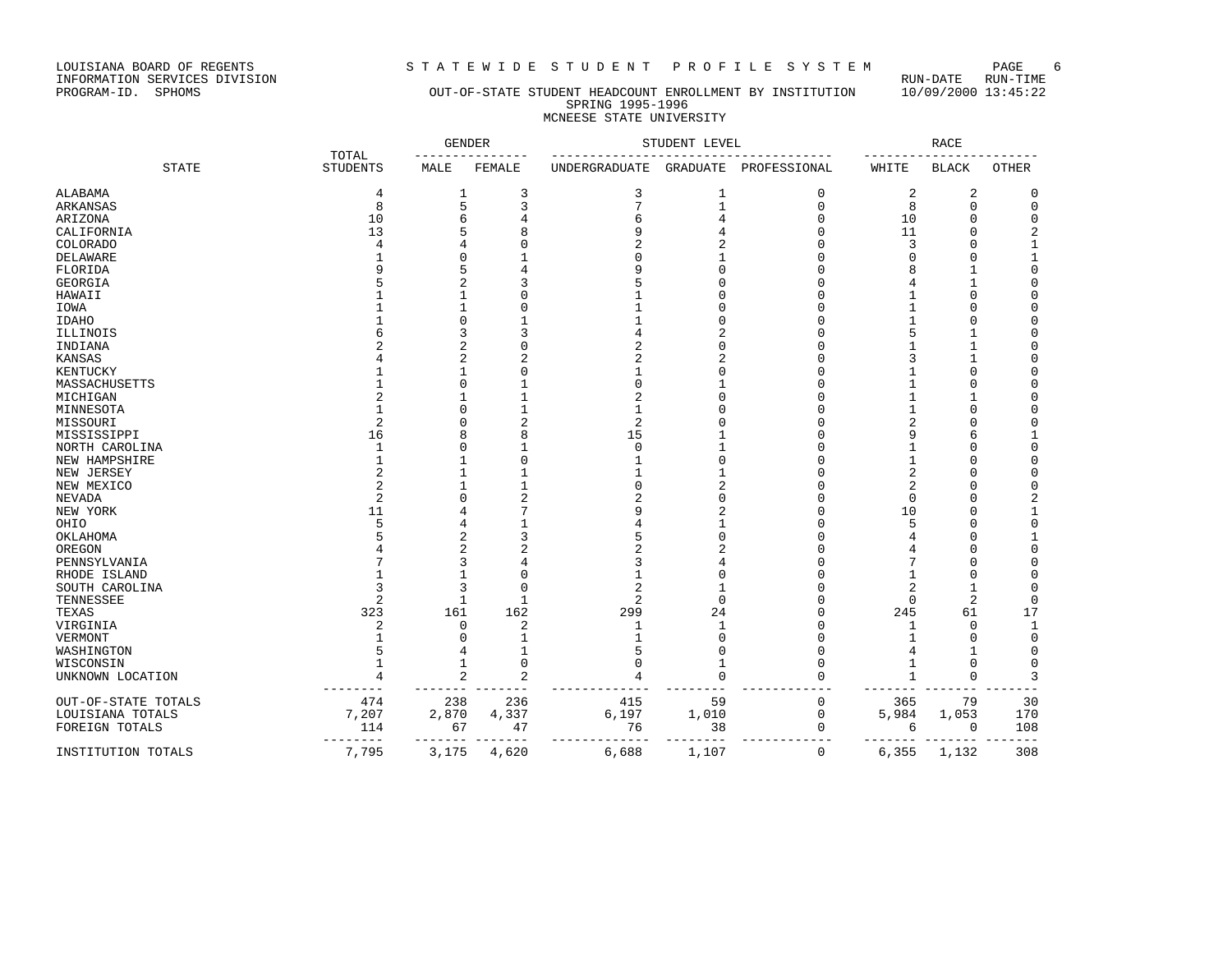LOUISIANA BOARD OF REGENTS STRITE WIDE STUDENT PROFILE SYSTEM PAGE 7<br>INFORMATION SERVICES DIVISION INFORMATION SERVICES DIVISION<br>PROGRAM-ID. SPHOMS

# OUT-OF-STATE STUDENT HEADCOUNT ENROLLMENT BY INSTITUTION 10/09/2000 13:45:22 SPRING 1995-1996 NICHOLLS STATE UNIVERSITY

|                     | TOTAL           | <b>GENDER</b> |        | STUDENT LEVEL  |                 | RACE         |       |              |          |
|---------------------|-----------------|---------------|--------|----------------|-----------------|--------------|-------|--------------|----------|
| <b>STATE</b>        | <b>STUDENTS</b> | MALE          | FEMALE | UNDERGRADUATE  | <b>GRADUATE</b> | PROFESSIONAL | WHITE | <b>BLACK</b> | OTHER    |
| ALABAMA             | б               | 6             | 0      | 6              | $\Omega$        |              |       | 5            | 0        |
| ARKANSAS            |                 |               |        |                |                 |              |       |              | $\Omega$ |
| CALIFORNIA          |                 |               |        |                |                 |              |       |              | U        |
| CONNECTICUT         |                 |               |        |                |                 |              |       |              |          |
| FLORIDA             |                 |               |        |                |                 |              |       |              |          |
| GEORGIA             |                 |               |        |                |                 |              |       |              |          |
| IOWA                |                 |               |        |                |                 |              |       |              |          |
| ILLINOIS            |                 |               |        |                |                 |              |       |              |          |
| MASSACHUSETTS       |                 |               |        |                |                 |              |       |              |          |
| MAINE               |                 |               |        |                |                 |              |       |              |          |
| MICHIGAN            |                 |               |        |                |                 |              |       |              |          |
| MINNESOTA           |                 |               |        |                |                 |              |       |              |          |
| MISSOURI            |                 |               |        |                |                 |              |       |              |          |
| MISSISSIPPI         | 15              | 12            |        | 14             |                 |              |       |              |          |
| NORTH CAROLINA      |                 |               |        | $\overline{c}$ |                 |              |       |              |          |
| NEW JERSEY          |                 |               |        |                |                 |              |       |              |          |
| NEW YORK            |                 |               |        |                |                 |              |       |              |          |
| OHIO                |                 |               |        |                |                 |              |       |              |          |
| OKLAHOMA            |                 |               |        |                |                 |              |       |              |          |
| PENNSYLVANIA        |                 |               |        |                |                 |              |       |              |          |
| SOUTH CAROLINA      |                 |               |        |                |                 |              |       |              |          |
| SOUTH DAKOTA        |                 |               |        |                |                 |              |       |              |          |
| TENNESSEE           |                 |               |        |                |                 |              |       |              |          |
| TEXAS               | 22              | 12            | 10     | 19             |                 |              |       |              |          |
| VIRGINIA            |                 |               |        |                |                 |              |       |              |          |
| WISCONSIN           |                 |               |        |                |                 |              |       |              |          |
| UNKNOWN LOCATION    |                 |               |        |                |                 |              |       | U            |          |
| OUT-OF-STATE TOTALS | 106             | 68            | 38     | 88             | 18              |              | 73    | 27           | 6        |
| LOUISIANA TOTALS    | 6,573           | 2,379         | 4,194  | 5,735          | 838             | $\Omega$     | 5,407 | 937          | 229      |
| FOREIGN TOTALS      | 120             | 74            | 46     | 79             | 41              |              | U     | $\Omega$     | 120      |
| INSTITUTION TOTALS  | 6,799           | 2,521         | 4,278  | 5,902          | 897             | 0            | 5,480 | 964          | 355      |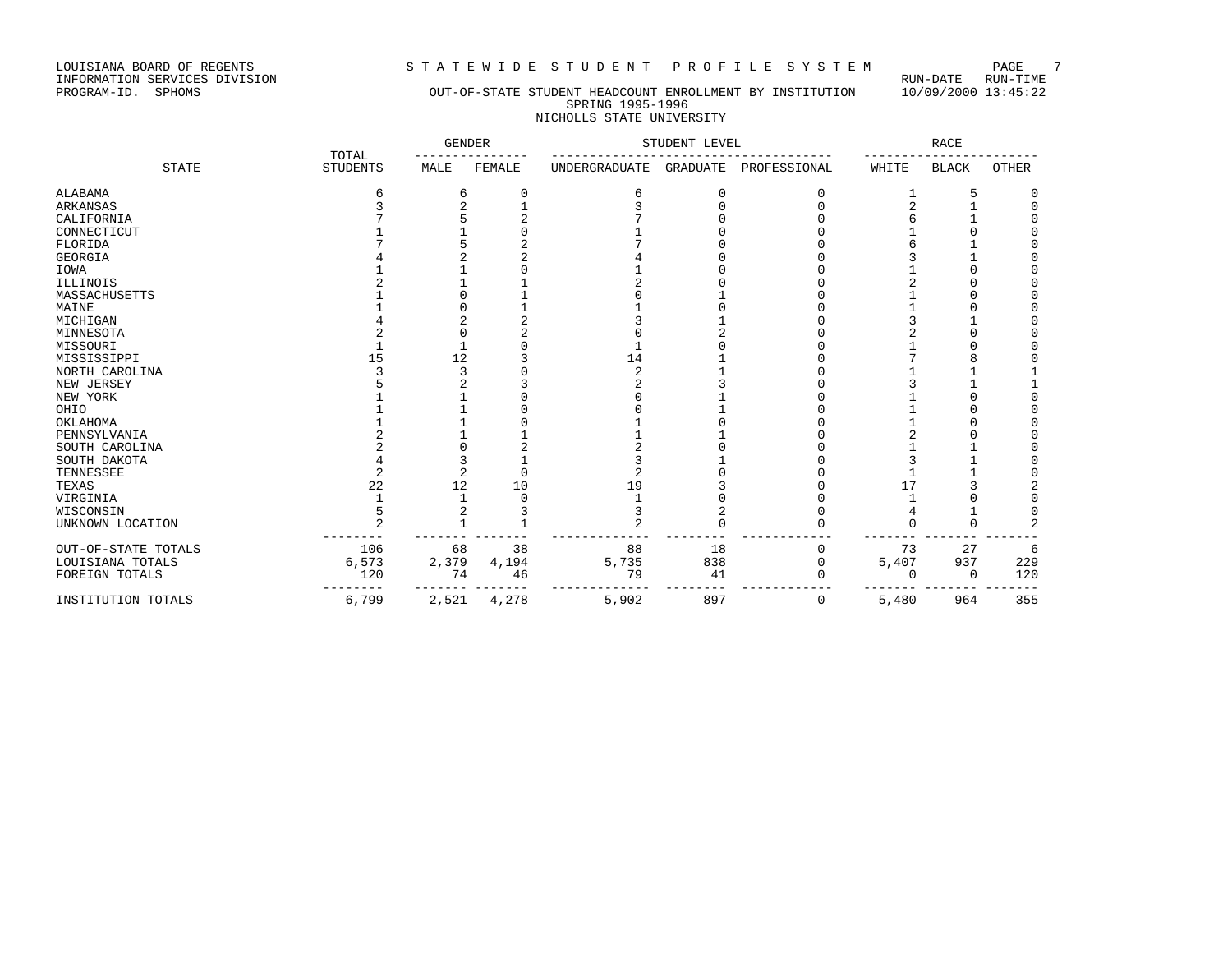LOUISIANA BOARD OF REGENTS STATEWIDE STUDENT PROFILE SYSTEM PAGE 8<br>INFORMATION SERVICES DIVISION LOUISIANA BOARD OF REGENTS<br>INFORMATION SERVICES DIVISION<br>PROGRAM-ID. SPHOMS

# OUT-OF-STATE STUDENT HEADCOUNT ENROLLMENT BY INSTITUTION 10/09/2000 13:45:22 SPRING 1995-1996 UNIVERSITY OF LA. IN MONROE

| TOTAL                |                 |                  | <b>GENDER</b>  | STUDENT LEVEL  |                 |                      | <b>RACE</b> |                |                      |
|----------------------|-----------------|------------------|----------------|----------------|-----------------|----------------------|-------------|----------------|----------------------|
| <b>STATE</b>         | <b>STUDENTS</b> | MALE             | FEMALE         | UNDERGRADUATE  | <b>GRADUATE</b> | PROFESSIONAL         | WHITE       | <b>BLACK</b>   | <b>OTHER</b>         |
| ALASKA               | $\overline{2}$  | $\overline{c}$   | 0              | 2              | $\mathbf 0$     | 0                    | 2           | 0              | 0                    |
| ALABAMA              | 6               | 5                | $\mathbf{1}$   | 5              | $1\,$           | $\mathbf 0$          | 6           | $\mathbf 0$    | $\mathbf 0$          |
| ARKANSAS             | 144             | 63               | 81             | 118            | 26              | $\Omega$             | 118         | 26             | $\Omega$             |
| ARIZONA              | 3               | 1                | $\overline{2}$ | 2              | $\mathbf{1}$    | $\Omega$             | 3           | 0              | $\mathbf 0$          |
| CALIFORNIA           | 21              | 6                | 15             | 19             | 2               | $\Omega$             | 15          | 4              | 2                    |
| COLORADO             | $\mathbf{1}$    | $\Omega$         | $\mathbf{1}$   | $\mathbf{1}$   | $\Omega$        | $\Omega$             | 1           | $\Omega$       | $\mathbf 0$          |
| CONNECTICUT          | $\mathbf{1}$    | $\mathbf 0$      | $\mathbf{1}$   | $\Omega$       | -1              | $\Omega$             | 0           | $\mathbf{1}$   | $\Omega$             |
| DISTRICT OF COLUMBIA |                 | $\mathbf{1}$     | $\Omega$       |                | $\cap$          | $\Omega$             | 0           | 1              | $\mathsf 0$          |
| DELAWARE             |                 | $\mathbf{1}$     | $\Omega$       |                | $\cap$          | $\Omega$             | 1           | $\mathbf 0$    | $\mathbf 0$          |
| FLORIDA              | 38              | 22               | 16             | 30             |                 | $\Omega$             | 29          | 8              | 1                    |
| <b>GEORGIA</b>       | 10              | 7                | 3              | 8              | 2               | $\Omega$             | 8           | $\overline{2}$ | $\Omega$             |
| IOWA                 | 6               | 3                | 3              | 3              | κ               | $\Omega$             | 6           | $\mathbf 0$    | $\mathbf 0$          |
| ILLINOIS             | 11              | $\overline{2}$   | 9              | 10             |                 | $\Omega$             | 9           | $\mathbf{1}$   | 1                    |
| INDIANA              | 2               | -1               |                | 2              |                 | $\Omega$             | U           | $\overline{2}$ | $\mathbf 0$          |
| KANSAS               |                 | $\mathbf{1}$     | O              |                |                 | $\Omega$             |             | $\Omega$       | $\Omega$             |
| KENTUCKY             |                 | 1                | 2              |                |                 | $\Omega$             | 3           | $\mathbf 0$    | $\mathbf 0$          |
| MASSACHUSETTS        |                 | 1                | O              |                |                 | $\Omega$             |             | 0              | $\Omega$             |
| MARYLAND             |                 | 4                | 2              |                |                 | $\cap$               | 4           | 2              | $\Omega$             |
|                      | 3               | 3                | O              | 3              |                 | $\Omega$             | 3           | $\Omega$       | $\Omega$             |
| MICHIGAN             |                 |                  | 2              | 2              | $\Omega$        | $\Omega$             | 1           | 1              | $\Omega$             |
| MINNESOTA            | 5               | $\mathbf 0$<br>२ | $\overline{c}$ | 5              | $\Omega$        | $\Omega$             | 5           | $\Omega$       | $\Omega$             |
| MISSOURI             |                 |                  |                | 99             |                 | $\Omega$             |             |                | $\Omega$             |
| MISSISSIPPI          | 121             | 45               | 76<br>$\Omega$ | 1              | 22<br>$\Omega$  | $\Omega$             | 95          | 26             | $\Omega$             |
| MONTANA              | 1               | 1                |                |                |                 |                      | 1           | 0              |                      |
| NORTH CAROLINA       | 4               | 3                | $\mathbf{1}$   | 4              | $\Omega$        | $\Omega$<br>$\Omega$ | 3<br>5      | 1              | $\Omega$<br>$\Omega$ |
| NEBRASKA             |                 | 4                |                |                | $\Omega$        |                      |             | 0              |                      |
| NEW HAMPSHIRE        |                 | -1               | 0              |                |                 | $\Omega$             | 1           | 0              | $\Omega$             |
| NEW JERSEY           |                 | 4                | 2              | 5              |                 | ∩                    | 5           | 1              | $\Omega$             |
| NEW MEXICO           |                 | $\mathbf{1}$     | O              |                | $\Omega$        | $\Omega$             | 1           | $\mathbf 0$    | $\Omega$             |
| NEVADA               | 3               | 1                | 2              | 3              |                 | $\Omega$             | 3           | $\mathbf 0$    | $\mathbf 0$          |
| NEW YORK             | 13              | 10               | 3              | 12             |                 | $\Omega$             | 10          | $\overline{a}$ | 1                    |
| OHIO                 | 12              | 8                |                |                | 5               | $\Omega$             | 12          | $\mathbf 0$    | $\Omega$             |
| ОКLАНОМА             | 6               | 5                | $\mathbf{1}$   | 6              | $\Omega$        | $\Omega$             | 4           | $\overline{2}$ | $\mathbf 0$          |
| OREGON               | 2               | 2                | $\Omega$       |                | n               | $\Omega$             | 1           | 0              | 1                    |
| PENNSYLVANIA         | 10              | 6                | 4              | 8              | 2               | $\Omega$             | 9           | $\mathbf{1}$   | $\mathbf 0$          |
| SOUTH CAROLINA       | 5               | 5                | 0              | 5              | $\Omega$        | $\Omega$             | 3           | $\overline{2}$ | 0                    |
| TENNESSEE            | $\mathsf{R}$    | 5                | 3              | 4              | 4               | $\Omega$             | 7           | $\Omega$       | 1                    |
| TEXAS                | 100             | 54               | 46             | 80             | 20              | $\Omega$             | 71          | 26             | 3                    |
| UTAH                 | 3               | 1                | $\overline{2}$ | $\overline{c}$ | 1               | $\Omega$             | 3           | 0              | $\mathsf 0$          |
| VIRGINIA             |                 | 3                | 5              |                |                 | $\cap$               | 6           | 1              | 1                    |
| VERMONT              |                 | $\mathbf{1}$     | 1              |                |                 | $\Omega$             | 2           | $\Omega$       | $\Omega$             |
| WASHINGTON           |                 | 4                | $\mathbf{1}$   | 4              |                 | $\Omega$             | 3           | $\overline{2}$ | $\mathbf 0$          |
| WISCONSIN            | 2               | 1                | $\mathbf{1}$   | 2              | $\Omega$        | $\Omega$             | $\Omega$    | 1              | 1                    |
| WEST VIRGINIA        | 4               | 3                | $\mathbf{1}$   | 2              | 2               | $\Omega$             | 2           | $\overline{2}$ | $\mathbf 0$          |
| UNKNOWN LOCATION     | 15              | 9                | 6              | 15             | $\Omega$        | $\Omega$             | 2           | $\mathbf{1}$   | 12<br>$ -$           |
| OUT-OF-STATE TOTALS  | 605             | 304              | 301            | 494            | 111             | 0                    | 465         | 116            | 24                   |
| LOUISIANA TOTALS     | 10,165          | 3,903            | 6,262          | 9,056          | 1,109           | 0                    | 7,492       | 2,280          | 393                  |
| FOREIGN TOTALS       | 278             | 162              | 116            | 120            | 158             | 0                    | 0           | 0              | 278                  |
| INSTITUTION TOTALS   | 11,048          | 4,369            | 6,679          | 9,670          | 1,378           | 0                    | 7,957       | 2,396          | 695                  |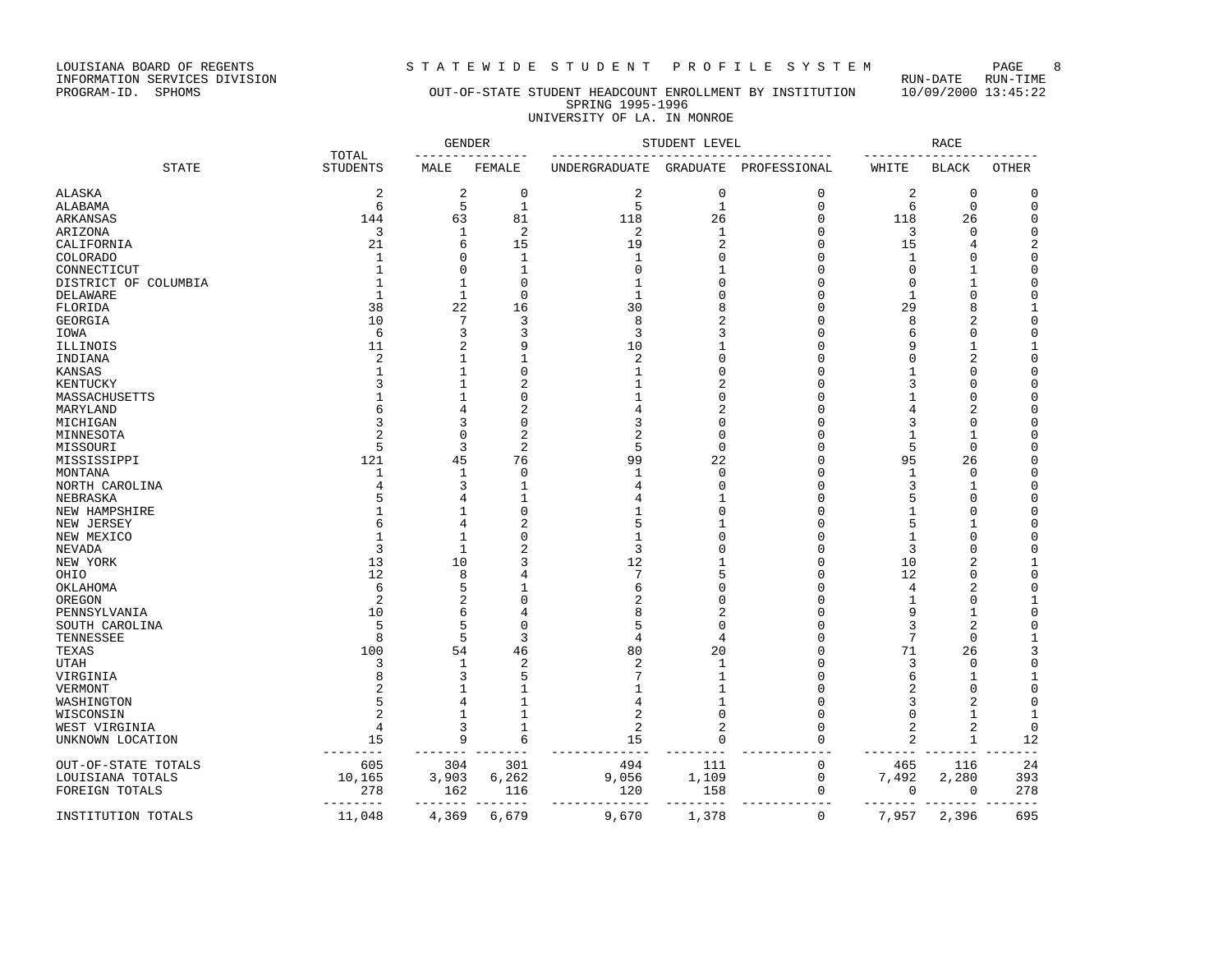LOUISIANA BOARD OF REGENTS<br>INFORMATION SERVICES DIVISION<br>PROGRAM-ID. SPHOMS

# STATEWIDE STUDENT PROFILE SYSTEM PAGE 9<br>RUN-DATE RUN-TIME

# OUT-OF-STATE STUDENT HEADCOUNT ENROLLMENT BY INSTITUTION 10/09/2000 13:45:22 SPRING 1995-1996 NORTHWESTERN STATE UNIVERSITY

| TOTAL                  |  |                        | <b>GENDER</b>  | STUDENT LEVEL |                |                | <b>RACE</b>  |                  |                |                  |
|------------------------|--|------------------------|----------------|---------------|----------------|----------------|--------------|------------------|----------------|------------------|
| <b>STATE</b>           |  | <b>STUDENTS</b>        | MALE           | FEMALE        | UNDERGRADUATE  | GRADUATE       | PROFESSIONAL | WHITE            | <b>BLACK</b>   | OTHER            |
| <b>ALASKA</b>          |  | 3                      | 1              | 2             | 3              | 0              | 0            | 2                | 1              | 0                |
| ALABAMA                |  | 8                      | $\overline{4}$ | 4             | 4              | 4              | $\mathbf 0$  | 4                | 3              | $\mathbf 1$      |
| ARKANSAS               |  | 21                     | 11             | 10            | 14             | 7              | $\Omega$     | 14               | 5              | $\sqrt{2}$       |
| ARIZONA                |  | 9                      | 5              | 4             | 6              | 3              | $\Omega$     | 7                | 0              | $\overline{c}$   |
| CALIFORNIA             |  | 24                     | 12             | 12            | 24             |                | $\Omega$     | 17               | 6              | $1\,$            |
| <b>COLORADO</b>        |  | 7                      | 4              | 3             | 7              |                | $\Omega$     | 3                | $\overline{c}$ | $\boldsymbol{2}$ |
| CONNECTICUT            |  |                        | 1              | $\Omega$      | $\mathbf{1}$   |                | $\Omega$     | 1                | $\Omega$       | $\mathbf 0$      |
| DELAWARE               |  | $\overline{2}$         | $\mathbf{1}$   | $\mathbf{1}$  | $\mathbf{1}$   |                | $\Omega$     | 2                | $\Omega$       | $\mathbf 0$      |
| FLORIDA                |  | 34                     | 19             | 15            | 27             |                | $\Omega$     | 24               | $\overline{c}$ | 8                |
| GEORGIA                |  |                        | $\overline{2}$ | 4             |                |                | $\Omega$     | 4                | 1              | 1                |
| HAWAII                 |  |                        | $\Omega$       | $\mathbf{1}$  |                |                | O            | 1                | $\Omega$       | $\mathbf 0$      |
| IOWA                   |  |                        | 2              | 3             |                |                | O            | 5                | $\Omega$       | $\mathbf 0$      |
| <b>IDAHO</b>           |  |                        | $\Omega$       | -1            |                |                | $\Omega$     | 1                | $\Omega$       | $\mathbf 0$      |
| ILLINOIS               |  | 10                     | 7              | 3             |                |                | $\Omega$     | 8                | 1              | 1                |
| KANSAS                 |  | 4                      | $\overline{c}$ | 2             |                |                | $\cap$       | 1                | 3              | $\mathbf 0$      |
| KENTUCKY               |  |                        | $\overline{c}$ | 0             | 2              |                | $\Omega$     | 2                | $\Omega$       | $\mathbf 0$      |
| MASSACHUSETTS          |  |                        | -1             | C             |                |                | O            | 1                | U              | $\mathbf 0$      |
| MARYLAND               |  |                        | $\overline{c}$ | 0             | $\overline{c}$ |                | $\Omega$     | 1                | $\Omega$       | $\mathbf 1$      |
| MICHIGAN               |  |                        | 2              | -1            | 2              |                | $\Omega$     | 3                | $\Omega$       | $\mathbf 0$      |
| MINNESOTA              |  |                        | 3              | $\cap$        | $\overline{c}$ |                | O            | 3                | $\Omega$       | $\mathbf 0$      |
| MISSOURI               |  | 9                      | 7              | 2             | 7              |                | $\Omega$     | 8                | 1              | $\mathbf 0$      |
| MISSISSIPPI            |  | 22                     | 12             | 10            | 17             |                | $\Omega$     | 13               | 9              | $\mathbf 0$      |
| MONTANA                |  |                        | 1              | $\Omega$      | $\Omega$       |                | $\Omega$     | 1                | $\Omega$       | $\mathbf 0$      |
| NORTH CAROLINA         |  |                        | $\mathbf{1}$   | 3             |                |                | O            | 1                | 1              | $\sqrt{2}$       |
| NORTH DAKOTA           |  |                        |                |               |                |                | $\Omega$     | 2                | $\Omega$       | $\mathbf 0$      |
| NEBRASKA               |  |                        | 3              | 0             |                |                | $\Omega$     | 2                | 1              | $\mathbf 0$      |
| NEW HAMPSHIRE          |  |                        | U              |               |                |                | $\Omega$     | 1                | $\Omega$       | $\mathbf 0$      |
| NEW JERSEY             |  |                        | 3              | C             |                |                | $\cap$       | 2                | 1              | $\mathbf 0$      |
| NEW MEXICO             |  |                        | $\Omega$       |               |                |                | $\Omega$     | 0                | $\mathbf{1}$   | $\mathbf 0$      |
| NEW YORK               |  |                        | 3              | 1             | 3              |                | O            | 4                | $\Omega$       | $\mathbf 0$      |
| OHIO                   |  | 6                      | 2              |               | 4              |                | $\Omega$     | 2                | $\mathbf{1}$   | 3                |
| OKLAHOMA               |  | 12                     | 8              |               | 12             |                | O            | 8                | 3              | $1\,$            |
| OREGON                 |  | 2                      | 2              | C             | 2              |                | $\Omega$     | 1                | 1              | $\mathbf 0$      |
| PENNSYLVANIA           |  | 6                      | 1              | 5             | 4              |                | $\Omega$     | 5                | 1              | $\mathbf 0$      |
| RHODE ISLAND           |  |                        | $\overline{c}$ | $\Omega$      |                |                | $\Omega$     | 1                | $\Omega$       | $\mathbf 1$      |
| SOUTH CAROLINA         |  |                        | $\overline{c}$ | $\mathbf{1}$  | $\overline{c}$ |                | $\Omega$     | 3                | $\Omega$       | $\mathbf 0$      |
| TENNESSEE              |  | 8                      | $\overline{2}$ | 6             | $\overline{2}$ | 6              | O            | 7                | $\mathbf 1$    | $\mathbf 0$      |
| TEXAS                  |  | 267                    | 137            | 130           | 250            | 17             | $\Omega$     | 192              | 53             | 22               |
| UTAH                   |  | $\overline{2}$         | $\overline{2}$ | $\Omega$      |                | $\mathbf{1}$   | $\Omega$     | 2                | 0              | $\mathbf 0$      |
|                        |  |                        | 2              |               |                |                | $\Omega$     | 6                | $\Omega$       | $\mathbf 0$      |
| VIRGINIA<br>WASHINGTON |  |                        | -1             | 3             |                | $\Omega$       | $\Omega$     | 2                | 1              | 1                |
| WISCONSIN              |  |                        | 1              | 0             |                | $\Omega$       | $\Omega$     | 0                | 1              | $\mathbf 0$      |
| WEST VIRGINIA          |  |                        | $\Omega$       | 2             |                | -1             | O            | 2                | $\Omega$       | $\mathbf 0$      |
| UNKNOWN LOCATION       |  |                        | $\overline{2}$ | 2             | $\overline{a}$ | $\overline{c}$ | $\Omega$     | 2                | $\Omega$       | $\overline{2}$   |
|                        |  |                        |                |               |                |                |              |                  |                |                  |
| OUT-OF-STATE TOTALS    |  | 522                    | 276            | 246           | 435            | 87             | $\mathbf 0$  | 371              | 100            | 51               |
| LOUISIANA TOTALS       |  | 8,149                  | 2,758          | 5,391         | 7,250          | 899            | $\mathbf 0$  | 5,752            | 1,729          | 668              |
| FOREIGN TOTALS         |  | 29                     | 17             | 12            | 17             | 12             | 0            | 0                | 0              | 29               |
| INSTITUTION TOTALS     |  | $- - - - - -$<br>8,700 | 3,051          | $-$<br>5,649  | 7,702          | ----<br>998    | $\mathbf 0$  | -------<br>6,123 | 1,829          | $- - -$<br>748   |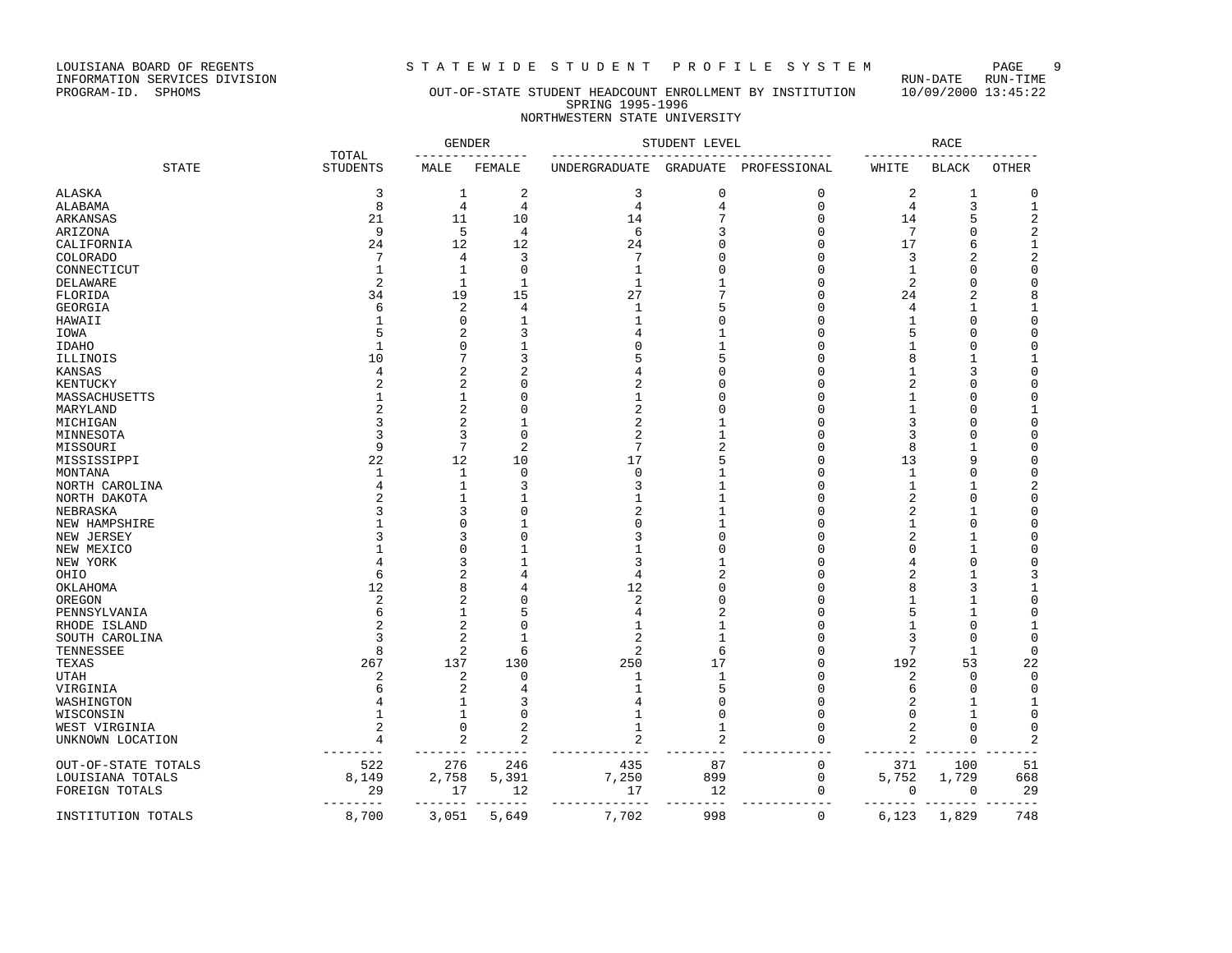LOUISIANA BOARD OF REGENTS STRITEWIDE STUDENT PROFILE SYSTEM PAGE 10<br>INFORMATION SERVICES DIVISION LOUISIANA BOARD OF REGENTS<br>INFORMATION SERVICES DIVISION<br>PROGRAM-ID. SPHOMS

# OUT-OF-STATE STUDENT HEADCOUNT ENROLLMENT BY INSTITUTION 10/09/2000 13:45:22 SPRING 1995-1996 SOUTHEASTERN LA. UNIVERSITY

|                     |                          | <b>GENDER</b>  |                | STUDENT LEVEL |                 |              | <b>RACE</b>    |              |                  |
|---------------------|--------------------------|----------------|----------------|---------------|-----------------|--------------|----------------|--------------|------------------|
| <b>STATE</b>        | TOTAL<br><b>STUDENTS</b> | MALE           | FEMALE         | UNDERGRADUATE | <b>GRADUATE</b> | PROFESSIONAL | WHITE          | <b>BLACK</b> | <b>OTHER</b>     |
| <b>ALASKA</b>       | 3                        | 2              | 1              | 3             | $\Omega$        | $\Omega$     | 1              | 1            |                  |
| ALABAMA             | 11                       | 7              | 4              | 10            | $\mathbf{1}$    | $\Omega$     | 7              | 4            | $\mathbf 0$      |
| ARKANSAS            | 3                        | 2              | 1              | 1             |                 | $\cap$       |                | $\Omega$     | $\mathbf 0$      |
| CALIFORNIA          | 14                       | 3              | 11             | 14            |                 | C            | 6              | 5            | 3                |
| <b>COLORADO</b>     | 5                        | 4              | $\mathbf 1$    | 3             |                 |              | 5              |              | $\Omega$         |
| CONNECTICUT         | $\mathbf{1}$             | $\Omega$       | $\mathbf{1}$   | $\mathbf{1}$  |                 |              | 1              | C            | $\Omega$         |
| FLORIDA             | 20                       | 10             | 10             | 15            |                 |              | 18             |              |                  |
| GEORGIA             |                          | 4              | 3              | 5             |                 | C            | 5              | 2            | $\mathbf 0$      |
| HAWAII              |                          | $\Omega$       |                |               |                 |              |                | $\Omega$     |                  |
| IOWA                |                          |                |                |               |                 |              |                | C            | 0                |
| ILLINOIS            |                          |                |                | б             |                 |              |                | 1            | 0                |
| INDIANA             |                          |                |                |               |                 |              |                | $\Omega$     | 0                |
| KANSAS              |                          |                |                |               |                 |              |                |              | $\mathbf 0$      |
| KENTUCKY            |                          |                |                | 2             |                 |              |                | $\Omega$     | $\Omega$         |
| MASSACHUSETTS       |                          | ſ              |                |               |                 |              |                | U            | $\Omega$         |
| MARYLAND            |                          | $\Omega$       | 2              |               |                 |              | 2              | $\Omega$     | 0                |
| MICHIGAN            |                          |                |                | 2             |                 |              | 2              | $\Omega$     | 0                |
| MISSOURI            | $\overline{a}$           | $\overline{2}$ | $\mathbf{0}$   | $\mathbf 0$   | $\overline{2}$  |              | $\overline{2}$ | $\Omega$     | 0                |
| MISSISSIPPI         | 65                       | 13             | 52             | 47            | 18              | n            | 51             | 13           | 1                |
| MONTANA             |                          | -1             | $\Omega$       | 1             | $\Omega$        | C            | 1              | $\Omega$     | $\mathbf 0$      |
| NORTH CAROLINA      |                          | $\Omega$       | 2              | $\Omega$      | 2               |              | 2              | $\Omega$     | $\mathbf 0$      |
| NEBRASKA            |                          | ſ              |                | $\Omega$      |                 |              |                | C            | $\mathbf 0$      |
| NEW HAMPSHIRE       |                          |                | $\Omega$       |               |                 |              |                | C            | $\Omega$         |
| NEW JERSEY          |                          | б              |                | 4             |                 | C            | 6              | U            |                  |
| NEW MEXICO          |                          |                |                | 2             |                 |              | 2              | n            | $\mathbf 0$      |
| <b>NEVADA</b>       |                          | $\Omega$       |                |               |                 |              |                | C            | $\mathbf 0$      |
| NEW YORK            |                          |                | $\Omega$       | 5             |                 |              | 6              | C            | $\mathbf{1}$     |
| OHIO                |                          |                |                | 2             |                 |              | 2              | C            | $\mathbf 0$      |
| OKLAHOMA            |                          |                |                | 2             |                 | C            |                | C            |                  |
| PENNSYLVANIA        |                          |                | 2              | $\Omega$      |                 |              | 3              | C            | $\mathbf 0$      |
| SOUTH CAROLINA      |                          | $\Omega$       |                |               |                 |              |                | C            | 0                |
| TENNESSEE           |                          |                | $\Omega$       |               |                 |              |                | C            | $\mathbf 0$      |
|                     | 37                       | 14             | 23             | 33            |                 | C            | 30             | 5            |                  |
| TEXAS<br>VIRGINIA   | 3                        | $\mathbf{1}$   | $\overline{2}$ | $\Omega$      |                 | n            | 3              | C            | 2<br>$\mathbf 0$ |
| WASHINGTON          | 10                       | 9              | $\mathbf{1}$   |               |                 | C            | 10             | C            | $\mathbf 0$      |
|                     | $\overline{2}$           | $\Omega$       | $\overline{a}$ |               |                 |              |                | $\Omega$     | $\Omega$         |
| WISCONSIN           |                          |                |                |               |                 |              | $\overline{2}$ |              |                  |
| OUT-OF-STATE TOTALS | 239                      | 100            | 139            | 181           | 58              | 0            | 194            | 33           | 12               |
| LOUISIANA TOTALS    | 13,539                   | 5,180          | 8,359          | 12,174        | 1,365           | 0            | 11,969         | 1,236        | 334              |
| FOREIGN TOTALS      | 90                       | 56             | 34             | 51            | 39              | 0            | 0              | 0            | 90               |
| INSTITUTION TOTALS  | 13,868                   | 5,336          | 8,532          | 12,406        | 1,462           | 0            | 12,163         | 1,269        | 436              |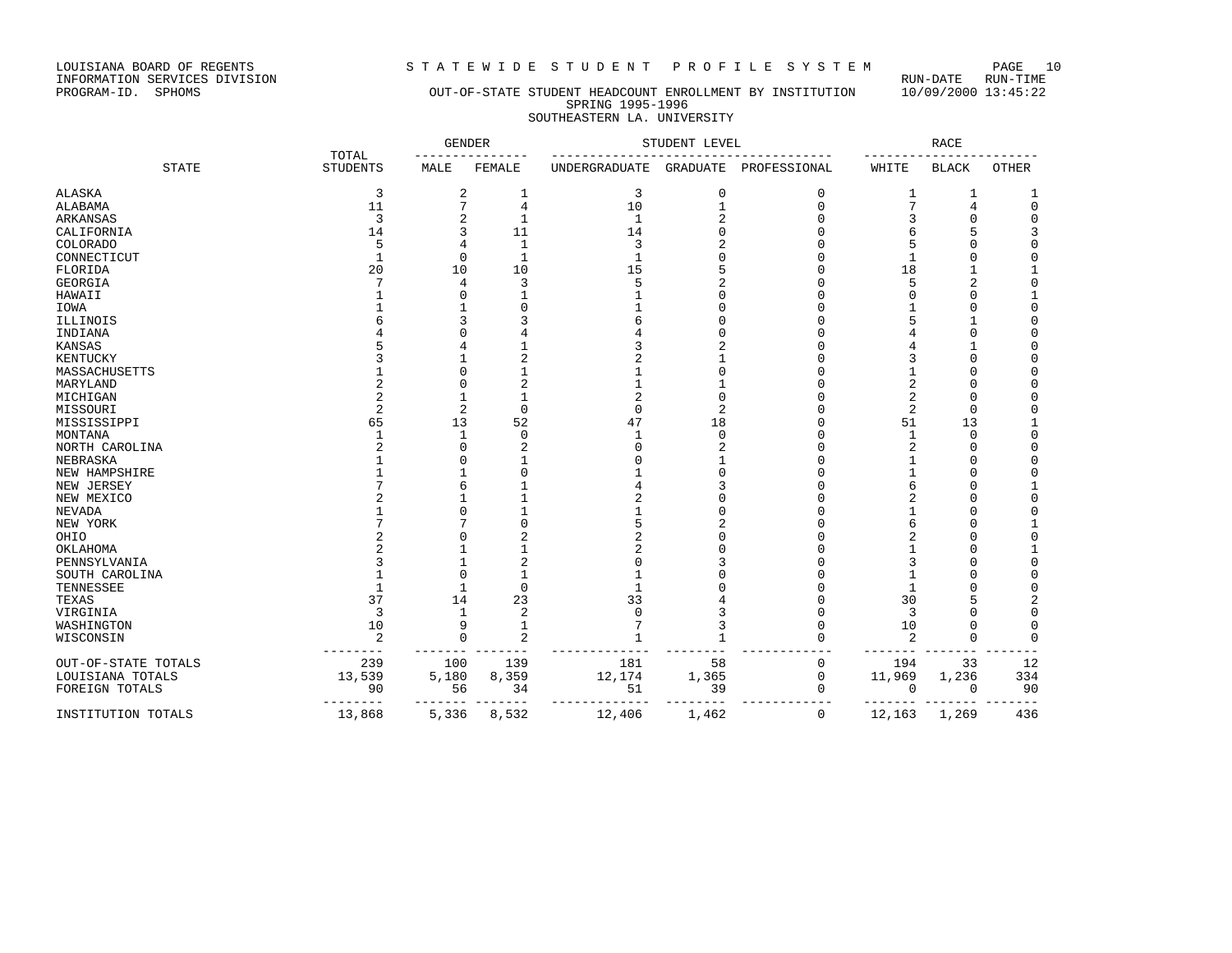LOUISIANA BOARD OF REGENTS STATEWIDE STUDENT PROFILE SYSTEM PAGE 11<br>INFORMATION SERVICES DIVISION INFORMATION SERVICES DIVISION RUN-DATE RUN-TIME

# OUT-OF-STATE STUDENT HEADCOUNT ENROLLMENT BY INSTITUTION SPRING 1995-1996 UNIVERSITY OF LA. IN LAFAYETTE

|                      |                          | <b>GENDER</b>  |                |                                     | STUDENT LEVEL  |              |                   | <b>RACE</b>    |              |
|----------------------|--------------------------|----------------|----------------|-------------------------------------|----------------|--------------|-------------------|----------------|--------------|
| <b>STATE</b>         | TOTAL<br><b>STUDENTS</b> | MALE           | FEMALE         | UNDERGRADUATE GRADUATE PROFESSIONAL |                | -----------  | WHITE             | <b>BLACK</b>   | <b>OTHER</b> |
| ALASKA               | 3                        | 3              | 0              | 3                                   | $\mathbf 0$    | $\mathbf 0$  | 2                 | 0              | 1            |
| ALABAMA              | 12                       | 5              | 7              | 10                                  | $\overline{a}$ | $\mathbf 0$  | 9                 | 3              | $\mathbf 0$  |
| ARKANSAS             | 8                        | 6              | $\overline{2}$ | 5                                   | 3              | $\Omega$     | 7                 | $\mathbf{1}$   | $\mathbf 0$  |
| ARIZONA              | 5                        | $\Omega$       | 5              | $\overline{4}$                      |                | $\Omega$     | 5                 | 0              | $\mathbf 0$  |
| CALIFORNIA           | 17                       | я              | 9              | 15                                  |                | $\cap$       | 11                | 4              | 2            |
| COLORADO             | 7                        | 6              | 1              | 6                                   |                | $\Omega$     | 6                 | 1              | $\mathbf 0$  |
| CONNECTICUT          | $\overline{1}$           | $\Omega$       | $\mathbf{1}$   | $\Omega$                            |                | $\Omega$     | $\mathbf{1}$      | 0              | $\mathbf 0$  |
| DISTRICT OF COLUMBIA | -1                       | $\mathbf{1}$   | $\Omega$       | $\mathbf{1}$                        |                | $\cap$       | $\Omega$          | 1              | 0            |
| FLORIDA              | 18                       | 11             | 7              | 13                                  |                | $\Omega$     | 13                | 5              | 0            |
| GEORGIA              | 9                        | 4              | 5              | 6                                   |                | $\Omega$     | 7                 | $\overline{a}$ | $\mathbf 0$  |
|                      |                          | -1             | $\Omega$       | 1                                   |                | $\Omega$     | -1                | 0              | 0            |
| HAWAII               |                          | 2              | $\overline{c}$ | $\overline{c}$                      |                | $\Omega$     | 4                 | 0              | $\mathbf 0$  |
| IOWA                 |                          | U              |                | 1                                   |                | $\Omega$     |                   | $\mathbf 0$    | 0            |
| IDAHO                |                          |                | 1              |                                     |                | $\Omega$     | 1                 |                |              |
| ILLINOIS             |                          | 3              | 3              | 6                                   |                |              | 3                 | 3              | $\mathbf 0$  |
| INDIANA              |                          | 2              | 1              |                                     |                | O            |                   | 0              | 2            |
| KANSAS               |                          | 3              |                |                                     |                | ∩            | 4                 | 1              | 0            |
| KENTUCKY             |                          | 3              | 1              |                                     |                | O            | 3                 | 1              | 0            |
| MASSACHUSETTS        |                          |                | 1              |                                     |                |              | -1                | 0              | 1            |
| MARYLAND             |                          | 5              | 2              |                                     |                | ∩            | 5                 | $\mathbf{1}$   | 1            |
| MICHIGAN             |                          | -1             | 5              |                                     |                |              | 6                 | $\Omega$       | 0            |
| MINNESOTA            |                          | -1             | 0              |                                     |                | $\Omega$     | 1                 | $\Omega$       | 0            |
| MISSOURI             | 9                        | 8              | 1              | 7                                   |                | $\Omega$     | 6                 | 3              | 0            |
| MISSISSIPPI          | 26                       | 14             | 12             | 21                                  |                | $\Omega$     | 19                | 6              | 1            |
| MONTANA              | $\mathbf{1}$             | -1             | $\Omega$       | 1                                   |                | ∩            | -1                | <sup>0</sup>   | $\Omega$     |
| NORTH CAROLINA       |                          | 4              | 5              | 7                                   |                | $\cap$       | 6                 | 3              | $\mathbf 0$  |
| NEBRASKA             |                          |                | $\Omega$       |                                     |                | $\cap$       | 1                 | $\Omega$       | $\mathbf 0$  |
| NEW JERSEY           |                          | 5              | U              | 5                                   |                | $\cap$       | 2                 | 3              | $\Omega$     |
| NEW MEXICO           | $\mathbf{1}$             | $\Omega$       | 1              |                                     |                | $\Omega$     | $\Omega$          | $\mathbf{1}$   | $\mathbf 0$  |
| NEVADA               | $\mathfrak{D}$           | 2              | $\Omega$       | 2                                   |                | $\cap$       | $\overline{2}$    | $\mathbf 0$    | $\mathbf 0$  |
| NEW YORK             | 12                       |                | 5              |                                     |                | $\cap$       | 10                | $\overline{a}$ | $\mathbf 0$  |
| OHIO                 | 6                        |                | $\mathbf{1}$   |                                     |                | ∩            | 5                 | 1              | $\mathbf 0$  |
| OKLAHOMA             |                          |                | 3              | ς                                   |                | ∩            | 6                 | $\Omega$       | 1            |
| OREGON               |                          |                | $\Omega$       |                                     |                | $\sqrt{ }$   | -1                | $\Omega$       | $\mathbf 0$  |
| PENNSYLVANIA         | Я                        | 4              | 4              | 6                                   |                | ∩            | 8                 | $\Omega$       | 0            |
| SOUTH CAROLINA       |                          | $\overline{2}$ | 3              | 3                                   |                | ∩            | 5                 | $\Omega$       | $\mathbf 0$  |
| TENNESSEE            |                          | 4              | 3              | 5                                   |                | $\Omega$     | 6                 | 1              | $\mathbf 0$  |
| TEXAS                | 103                      | 51             | 52             | 97                                  |                | $\Omega$     | 69                | 26             | 8            |
| UTAH                 | 1                        | $\Omega$       | 1              | -1                                  |                | $\Omega$     | 1                 | $\Omega$       | 0            |
| VIRGINIA             |                          | 6              | 2              | $\overline{c}$                      |                | O            | 7                 | 0              | 1            |
| VERMONT              |                          |                | 1              | $\Omega$                            |                |              | 1                 | $\Omega$       | $\mathbf 0$  |
| WASHINGTON           |                          | 3              |                | 3                                   |                | ∩            | 5                 | $\mathbf{1}$   | 0            |
| WISCONSIN            |                          | 2              | 0              | $\overline{c}$                      | n              | $\Omega$     | $\overline{2}$    | $\Omega$       | 0            |
| WEST VIRGINIA        |                          | $\Omega$       | 2              | 2                                   |                | $\Omega$     | 2                 | $\Omega$       | $\Omega$     |
| WYOMING              | 1                        | 1              | $\mathbf 0$    |                                     | <sup>0</sup>   | $\Omega$     | 1                 | 0              | 0            |
| UNKNOWN LOCATION     | 5                        | 4              | 1              | 5                                   | 0              | $\Omega$     | 1                 | 0              | 4            |
|                      | $-- - - - - - -$         |                |                |                                     |                |              |                   |                |              |
| OUT-OF-STATE TOTALS  | 350                      | 195            | 155            | 276                                 | 74             | $\mathbf 0$  | 258               | 70             | 22           |
| LOUISIANA TOTALS     | 14,968                   | 6,295          | 8,673          | 13,724                              | 1,244          | 0            | 11,338            | 3,088          | 542          |
| FOREIGN TOTALS       | 457                      | 323            | 134            | 234                                 | 223            | 0            | 0                 | 0              | 457          |
|                      | $- - - - - - - - -$      | --------       |                | -------------                       | _________      | ------------ | $- - - - - - - -$ |                | ----         |
| INSTITUTION TOTALS   | 15,775                   | 6,813          | 8,962          | 14,234                              | 1,541          | $\mathbf{0}$ | 11,596            | 3,158          | 1,021        |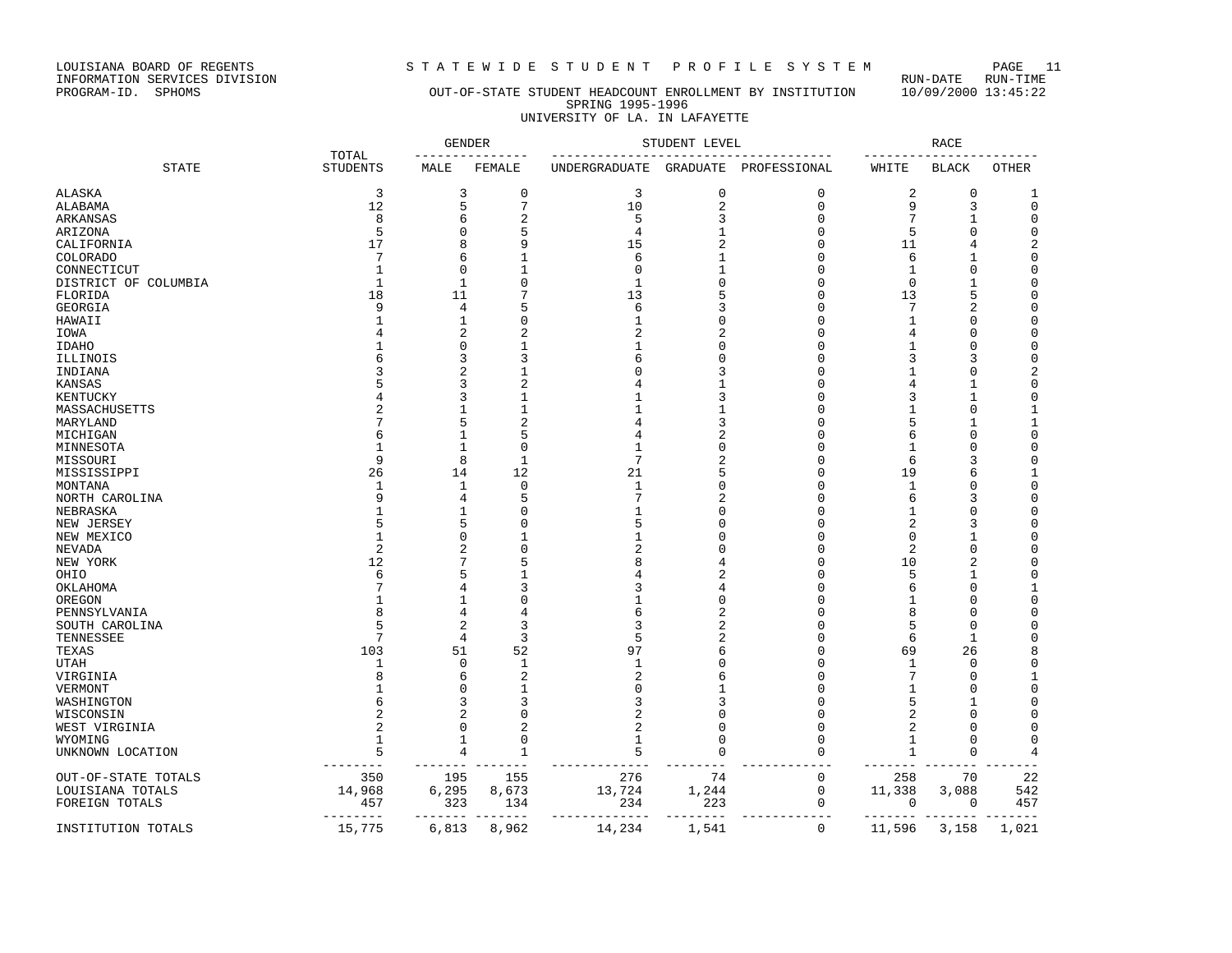LOUISIANA BOARD OF REGENTS STRITE WIDE STUDENT PROFILE SYSTEM PAGE 12<br>INFORMATION SERVICES DIVISION

LOUISIANA BOARD OF REGENTS<br>INFORMATION SERVICES DIVISION<br>PROGRAM-ID. SPHOMS

### PROGRAM-ID. SPHOMS OUT-OF-STATE STUDENT HEADCOUNT ENROLLMENT BY INSTITUTION 10/09/2000 13:45:22 SPRING 1995-1996 L.S.U. AT ALEXANDRIA

| STATE               | TOTAL           | <b>GENDER</b> |        | STUDENT LEVEL |          | RACE         |       |       |       |
|---------------------|-----------------|---------------|--------|---------------|----------|--------------|-------|-------|-------|
|                     | <b>STUDENTS</b> | MALE          | FEMALE | UNDERGRADUATE | GRADUATE | PROFESSIONAL | WHITE | BLACK | OTHER |
| ARKANSAS            |                 |               |        |               |          |              |       |       |       |
| ARIZONA             |                 |               |        |               |          |              |       |       |       |
| CALIFORNIA          |                 |               |        |               |          |              |       |       |       |
| FLORIDA             |                 |               |        |               |          |              |       |       |       |
| NEW JERSEY          |                 |               |        |               |          |              |       |       |       |
| NEW MEXICO          |                 |               |        |               |          |              |       |       |       |
| OKLAHOMA            |                 |               |        |               |          |              |       |       |       |
| TEXAS               |                 |               |        |               |          |              |       |       |       |
| UNKNOWN LOCATION    |                 |               |        |               |          |              |       |       |       |
| OUT-OF-STATE TOTALS | 14              |               |        | 14            |          |              | 10    |       |       |
| LOUISIANA TOTALS    | 2,360           | 713           | 1,647  | 2,360         |          |              | 2,006 | 285   | 69    |
| FOREIGN TOTALS      |                 |               |        |               |          |              |       |       |       |
| INSTITUTION TOTALS  | 2,377           | 721           | 1,656  | 2,377         |          |              | 2,018 | 287   | 72    |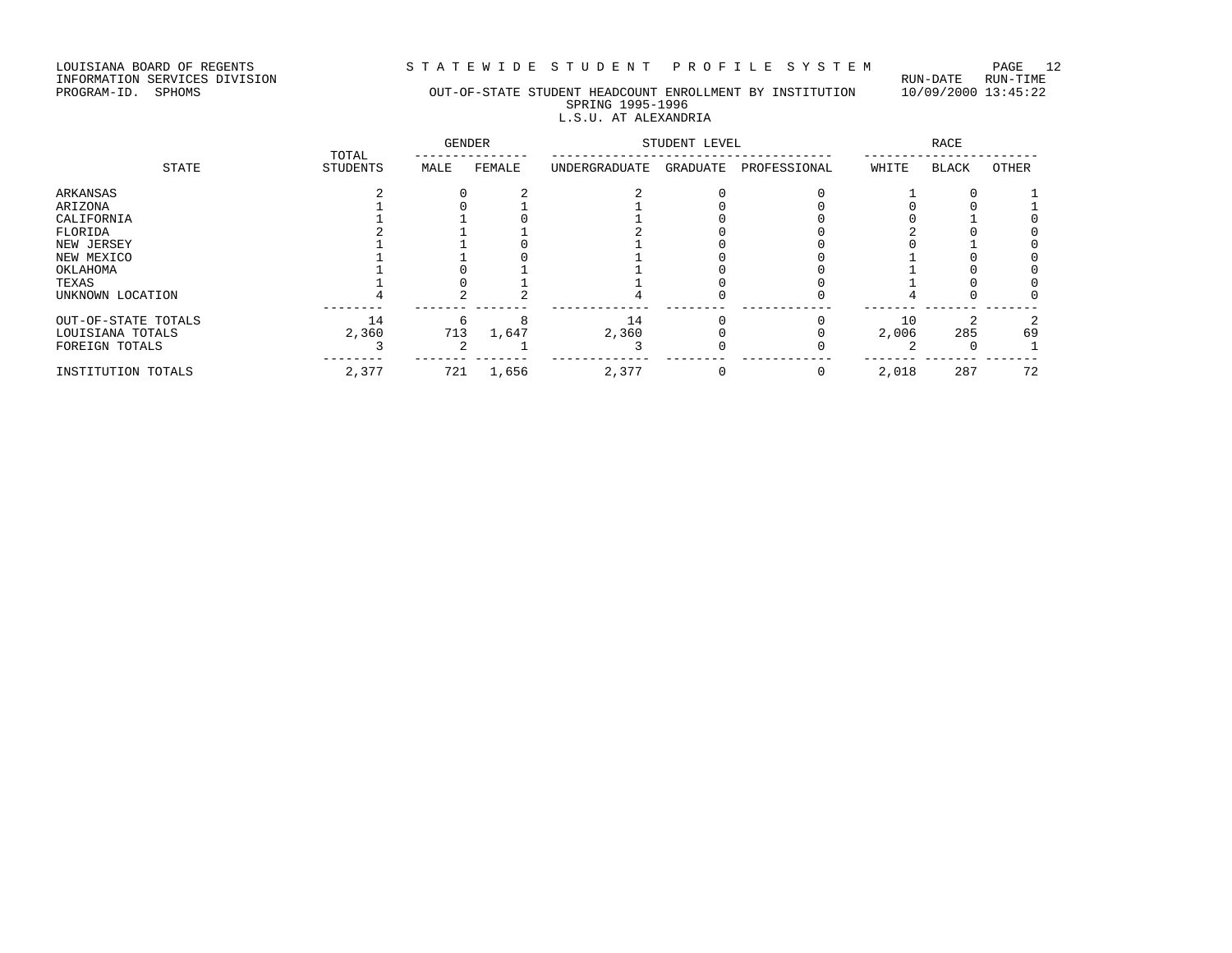LOUISIANA BOARD OF REGENTS STRITEWIDE STUDENT PROFILE SYSTEM PAGE 13<br>INFORMATION SERVICES DIVISION LOUISIANA BOARD OF REGENTS<br>INFORMATION SERVICES DIVISION<br>PROGRAM-ID. SPHOMS

# OUT-OF-STATE STUDENT HEADCOUNT ENROLLMENT BY INSTITUTION 10/09/2000 13:45:22 SPRING 1995-1996 L.S.U. IN BATON ROUGE

|                      |                          | <b>GENDER</b><br>--------------- |                | STUDENT LEVEL<br>_________________________ |                |                | <b>RACE</b><br>-------- |                |                  |
|----------------------|--------------------------|----------------------------------|----------------|--------------------------------------------|----------------|----------------|-------------------------|----------------|------------------|
| <b>STATE</b>         | TOTAL<br><b>STUDENTS</b> | MALE                             | FEMALE         | <b>UNDERGRADUATE</b>                       | GRADUATE       | PROFESSIONAL   | WHITE                   | <b>BLACK</b>   | <b>OTHER</b>     |
| <b>ALASKA</b>        | 7                        | 4                                | 3              | 5                                          | 2              | $\mathbf{0}$   | 6                       | 1              | 0                |
| ALABAMA              | 197                      | 108                              | 89             | 154                                        | 43             | $\Omega$       | 164                     | 28             | 5                |
| ARKANSAS             | 120                      | 73                               | 47             | 44                                         | 28             | 48             | 110                     | 7              | 3                |
| ARIZONA              | 20                       | 9                                | 11             | 9                                          | 10             | 1              | 17                      | 1              | $\overline{2}$   |
| CALIFORNIA           | 139                      | 81                               | 58             | 69                                         | 66             | $\overline{4}$ | 100                     | 19             | 20               |
| COLORADO             | 18                       | 9                                | 9              | 11                                         | $\overline{7}$ | $\Omega$       | 15                      | 2              | 1                |
| CONNECTICUT          | 28                       | 15                               | 13             | 14                                         | 12             | $\overline{2}$ | 27                      | 0              | 1                |
| DISTRICT OF COLUMBIA | $\overline{2}$           | $\mathbf{1}$                     | $\mathbf{1}$   | $\mathbf 0$                                | $\overline{2}$ | $\Omega$       | 1                       | 1              | $\mathbf 0$      |
| DELAWARE             | 7                        | 5                                | $\overline{2}$ | $\overline{2}$                             | 5              | $\mathbf{0}$   | 6                       | $\mathbf 0$    | 1                |
| FLORIDA              | 209                      | 119                              | 90             | 139                                        | 69             | 1              | 170                     | 13             | 26               |
| GEORGIA              | 96                       | 55                               | 41             | 64                                         | 31             | 1              | 74                      | 17             | 5                |
| HAWAII               | 7                        | 5                                | 2              | 7                                          | $\mathbf 0$    | $\Omega$       | 4                       | 1              | $\overline{c}$   |
| IOWA                 | 12                       | 10                               | $\overline{2}$ | $\overline{2}$                             | 10             | $\Omega$       | 10                      | 2              | 0                |
| <b>IDAHO</b>         | 3                        | 2                                | $\mathbf{1}$   | $\overline{2}$                             | 1              | $\Omega$       | 3                       | $\mathbf 0$    | 0                |
| ILLINOIS             | 91                       | 60                               | 31             | 55                                         | 36             | $\Omega$       | 77                      | 12             | $\boldsymbol{2}$ |
| INDIANA              | 27                       | 17                               | 10             | 6                                          | 21             | $\Omega$       | 23                      | 1              | 3                |
| KANSAS               | 15                       | 7                                | 8              | 6                                          | 9              | $\Omega$       | 13                      | $\mathbf 1$    | 1                |
| KENTUCKY             | 23                       | 15                               | 8              | $\overline{7}$                             | 15             | 1              | 18                      | 2              | 3                |
| MASSACHUSETTS        | 30                       | 16                               | 14             | 13                                         | 15             | $\overline{2}$ | 28                      | $\Omega$       | 2                |
| MARYLAND             | 34                       | 20                               | 14             | 18                                         | 15             | 1              | 29                      | 3              | $\mathbf 2$      |
| MAINE                | 11                       | 6                                | 5              | 4                                          | 6              | 1              | 10                      | $\Omega$       | 1                |
| MICHIGAN             | 35                       | 18                               | 17             | 14                                         | 21             | $\mathbf{0}$   | 27                      | 5              | 3                |
| MINNESOTA            | 23                       | 11                               | 12             | 13                                         | 10             | 0              | 18                      | 2              | 3                |
| MISSOURI             | 41                       | 25                               | 16             | 27                                         | 14             | $\Omega$       | 37                      | 3              | 1                |
| MISSISSIPPI          | 468                      | 239                              | 229            | 364                                        | 102            | $\overline{2}$ | 383                     | 57             | 28               |
| MONTANA              | $\mathbf{1}$             | 1                                | $\Omega$       | $\mathbf 0$                                | $\mathbf{1}$   | $\Omega$       | 1                       | $\Omega$       | $\mathbf 0$      |
| NORTH CAROLINA       | 44                       | 24                               | 20             | 19                                         | 23             | $\overline{2}$ | 38                      | 5              | 1                |
| NORTH DAKOTA         | $\mathbf{1}$             | 1                                | $\Omega$       | $\mathbf 0$                                | $\mathbf{1}$   | $\Omega$       | 1                       | $\Omega$       | $\Omega$         |
|                      | 8                        | 3                                | 5              | 3                                          | 5              | $\Omega$       | 8                       | $\Omega$       | $\mathbf 0$      |
| NEBRASKA             | 8                        | 3                                | 5              | $\overline{4}$                             | $\overline{4}$ | $\Omega$       | 8                       | $\Omega$       | $\Omega$         |
| NEW HAMPSHIRE        | 35                       | 21                               |                | 21                                         |                | $\Omega$       | 26                      | 6              | 3                |
| NEW JERSEY           |                          |                                  | 14             | $\overline{7}$                             | 14             | $\Omega$       |                         | $\overline{c}$ |                  |
| NEW MEXICO           | 16                       | 8                                | 8              |                                            | 9              |                | 12                      |                | 2                |
| NEVADA               | 9                        | 6                                | 3              | 6                                          | 3              | $\Omega$       | $7\phantom{.0}$         | $\Omega$<br>9  | $\overline{c}$   |
| NEW YORK             | 84                       | 51                               | 33             | 41                                         | 40             | 3              | 67                      |                | 8                |
| OHIO                 | 54                       | 28                               | 26             | 24                                         | 29             | $\mathbf{1}$   | 47                      | 3              | 4                |
| OKLAHOMA             | 33                       | 14                               | 19             | 16                                         | 17             | $\mathbf 0$    | 31                      | $\Omega$       | $\overline{c}$   |
| OREGON               | 18                       | 5                                | 13             | 9                                          | 8              | 1              | 15                      | 1              | 2                |
| PENNSYLVANIA         | 59                       | 32                               | 27             | 25                                         | 33             | 1              | 55                      | 2              | $\mathbf 2$      |
| RHODE ISLAND         | 8                        | 5                                | 3              | $\overline{4}$                             | $\overline{4}$ | $\Omega$       | 8                       | 0              | 0                |
| SOUTH CAROLINA       | 30                       | 18                               | 12             | 11                                         | 19             | $\mathbf 0$    | 26                      | 3              | 1                |
| SOUTH DAKOTA         | 3                        | $\mathbf 0$                      | 3              | 1                                          | 2              | $\Omega$       | 3                       | $\Omega$       | 0                |
| TENNESSEE            | 94                       | 53                               | 41             | 64                                         | 30             | $\mathbf{0}$   | 79                      | 13             | $\mathbf 2$      |
| TEXAS                | 610                      | 286                              | 324            | 510                                        | 93             | 7              | 497                     | 69             | 44               |
| UTAH                 | 10                       | 4                                | 6              | $\overline{c}$                             | 8              | $\mathbf{0}$   | 9                       | 0              | 1                |
| VIRGINIA             | 106                      | 49                               | 57             | 63                                         | 42             | 1              | 95                      | 6              | 5                |
| VERMONT              | 3                        | 1                                | 2              | 1                                          | 2              | $\Omega$       | 3                       | $\Omega$       | 0                |
| WASHINGTON           | 27                       | 13                               | 14             | 15                                         | 12             | $\Omega$       | 23                      | 2              | 2                |
| WISCONSIN            | 23                       | 11                               | 12             | 11                                         | 12             | $\Omega$       | 20                      | 2              | 1                |
| WEST VIRGINIA        | 18                       | 11                               | 7              | 8                                          | 10             | $\Omega$       | 17                      |                | 0                |
| WYOMING              | 6                        | 4                                | 2              | 1                                          | 5              | $\Omega$       | 5                       | 0              | 1                |
| UNKNOWN LOCATION     | 82                       | 46                               | 36             | 63                                         | 11             | $\mathsf{R}$   | $\overline{a}$          | $\Omega$       | 80               |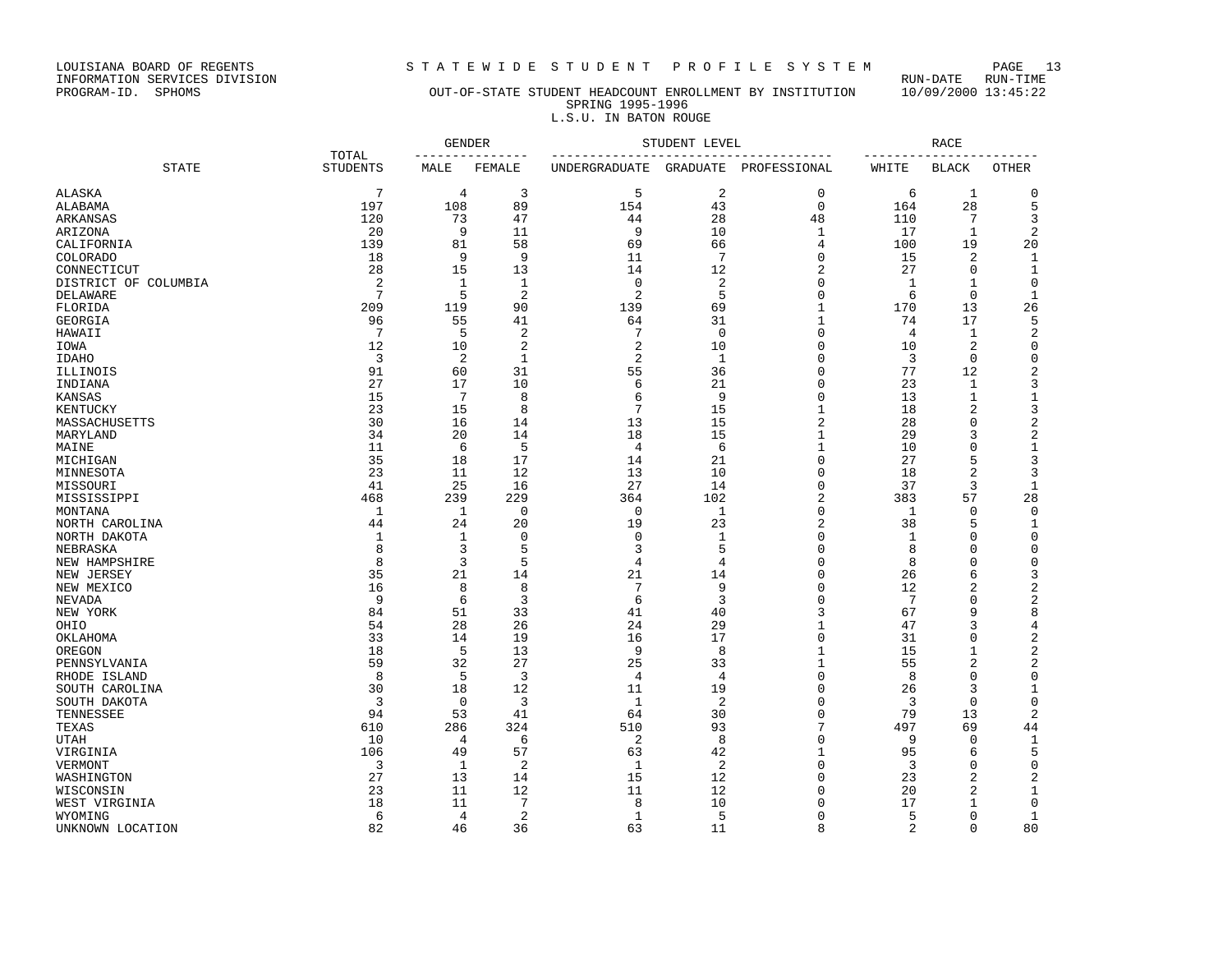LOUISIANA BOARD OF REGENTS STRITEWIDE STUDENT PROFILE SYSTEM PAGE 14<br>INFORMATION SERVICES DIVISION

LOUISIANA BOARD OF REGENTS<br>INFORMATION SERVICES DIVISION<br>PROGRAM-ID. SPHOMS

# OUT-OF-STATE STUDENT HEADCOUNT ENROLLMENT BY INSTITUTION 10/09/2000 13:45:22 SPRING 1995-1996 L.S.U. IN BATON ROUGE

|                                                           |                          | <b>GENDER</b>           |                        | STUDENT LEVEL          | RACE                  |              |                 |              |                              |
|-----------------------------------------------------------|--------------------------|-------------------------|------------------------|------------------------|-----------------------|--------------|-----------------|--------------|------------------------------|
| STATE                                                     | TOTAL<br>STUDENTS        | MALE                    | FEMALE                 | <b>UNDERGRADUATE</b>   | <b>GRADUATE</b>       | PROFESSIONAL | WHITE           | BLACK        | OTHER                        |
| OUT-OF-STATE TOTALS<br>LOUISIANA TOTALS<br>FOREIGN TOTALS | 3,053<br>19,680<br>1,620 | 1,628<br>9,361<br>.,088 | 1,425<br>10,319<br>532 | 1,978<br>16,521<br>618 | 987<br>2,960<br>1,001 | 88<br>199    | 2,473<br>16,259 | 302<br>. 797 | 278<br>1,624<br>$\perp$ ,620 |
| INSTITUTION TOTALS                                        | 24,353                   | 12,077                  | 12,276                 | 19,117                 | 4,948                 | 288          | 18,732          | 2,099        | 3,522                        |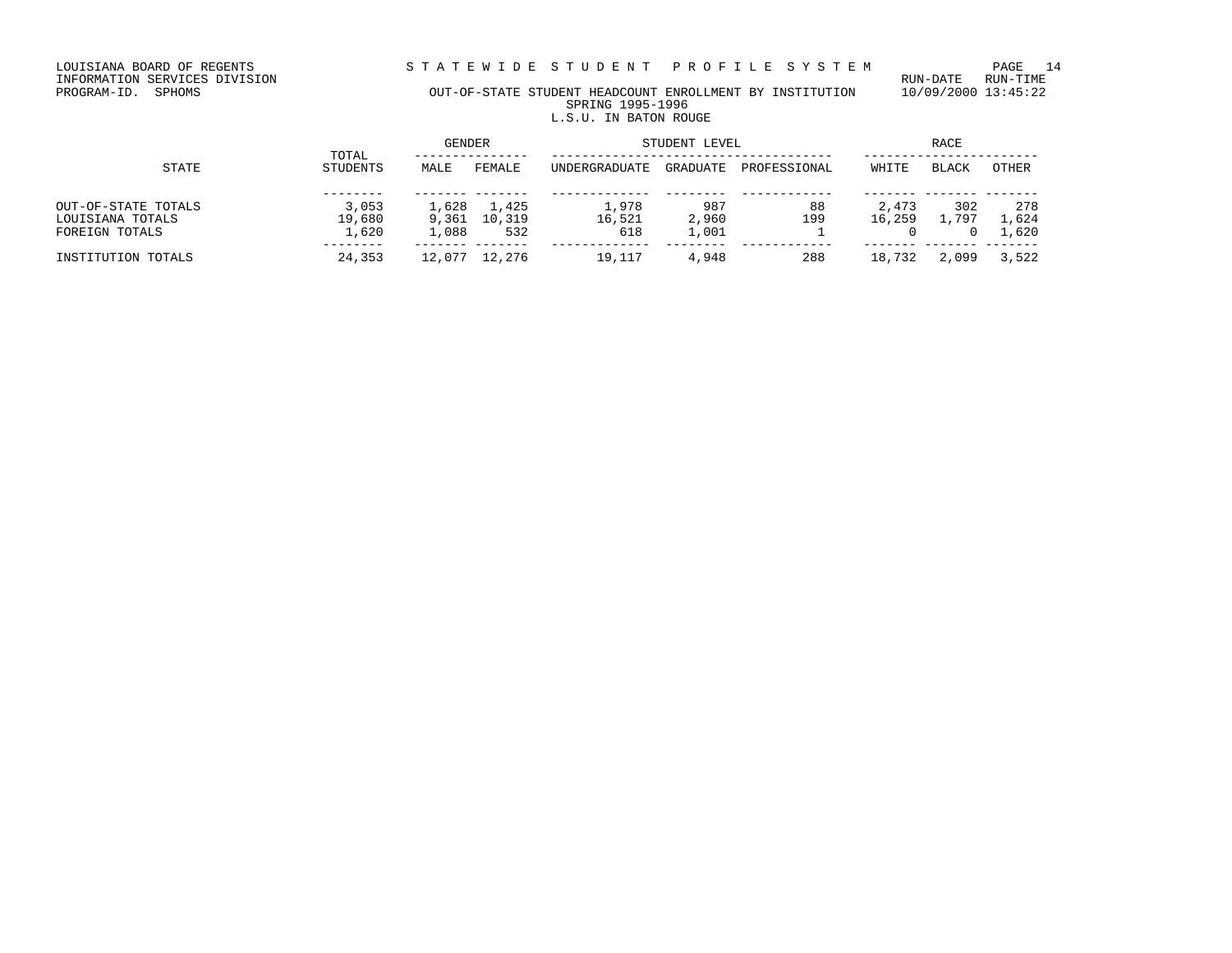LOUISIANA BOARD OF REGENTS S T A T E W I D E S T U D E N T P R O F I L E S Y S T E M PAGE 15

INFORMATION SERVICES DIVISION RUN-DATE RUN-TIME

# PROGRAM-ID. SPHOMS OUT-OF-STATE STUDENT HEADCOUNT ENROLLMENT BY INSTITUTION 10/09/2000 13:45:22 SPRING 1995-1996

# L.S.U. AT EUNICE

GENDER STUDENT LEVEL RACE TOTAL --------------- ------------------------------------- ----------------------- STATE STUDENTS MALE FEMALE UNDERGRADUATE GRADUATE PROFESSIONAL WHITE BLACK OTHER ALABAMA  $1$  0  $1$  1 0 0  $1$ TEXAS 1 1 0 1 0 0 1 0 0 -------- ------- ------- ------------- -------- ------------ ------- ------- -------  $\texttt{OUT}-\texttt{OF}-\texttt{STATE}$  TOTALS 2 1 1 2 0 0 2 0 0 LOUISIANA TOTALS 2,440 861 1,579 2,440 0 0 2,028 366 46 FOREIGN TOTALS 2 0 2 2 0 0 2 0 0 -------- ------- ------- ------------- -------- ------------ ------- ------- ------- INSTITUTION TOTALS 2,444 862 1,582 2,444 0 0 2,032 366 46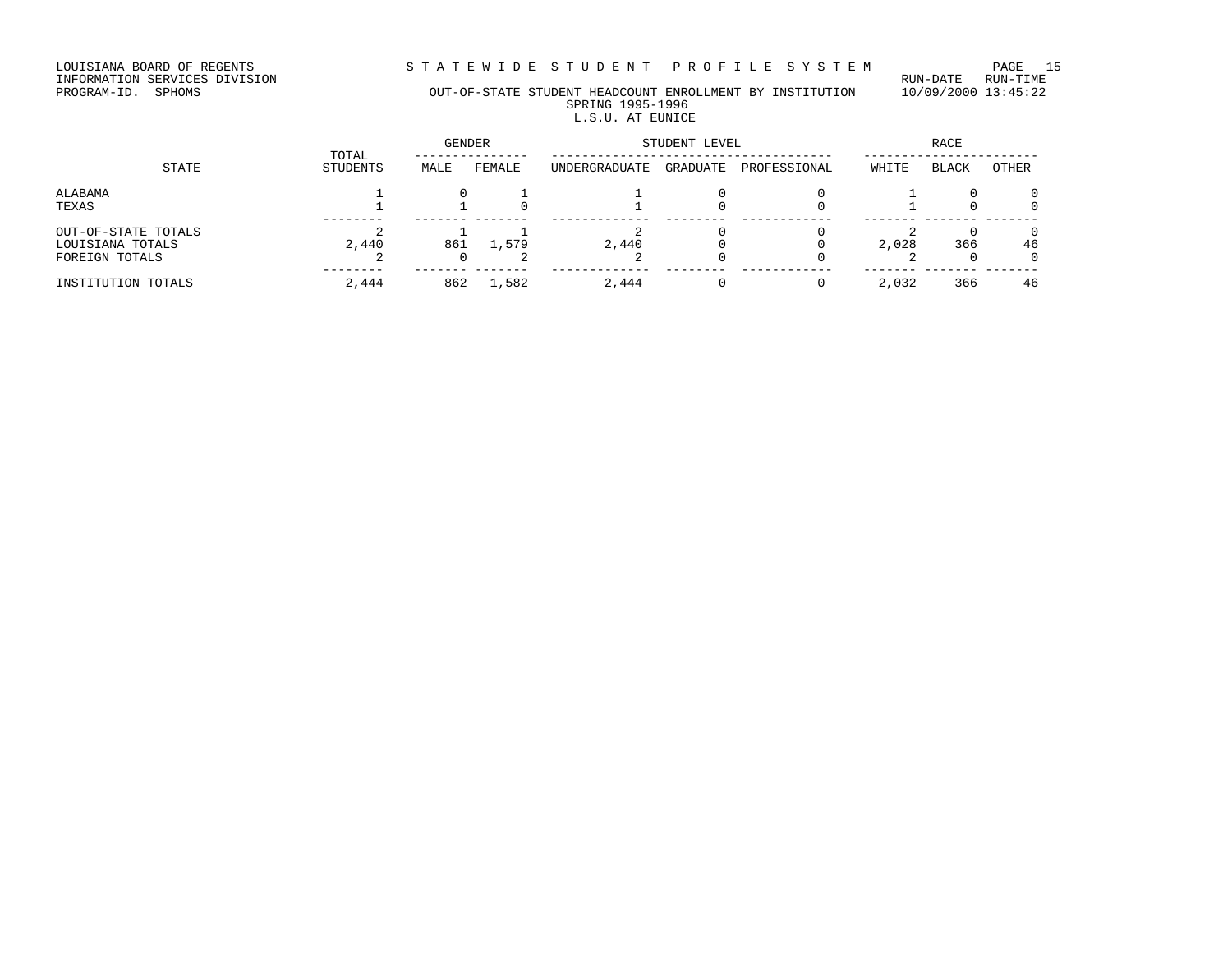LOUISIANA BOARD OF REGENTS STRITEWIDE STUDENT PROFILE SYSTEM PAGE 16<br>INFORMATION SERVICES DIVISION LOUISIANA BOARD OF REGENTS<br>INFORMATION SERVICES DIVISION<br>PROGRAM-ID. SPHOMS

# OUT-OF-STATE STUDENT HEADCOUNT ENROLLMENT BY INSTITUTION 10/09/2000 13:45:22 SPRING 1995-1996 L.S.U. IN SHREVEPORT

|                     | TOTAL           | <b>GENDER</b> |        | STUDENT LEVEL |          |              | RACE  |       |       |
|---------------------|-----------------|---------------|--------|---------------|----------|--------------|-------|-------|-------|
| <b>STATE</b>        | <b>STUDENTS</b> | MALE          | FEMALE | UNDERGRADUATE | GRADUATE | PROFESSIONAL | WHITE | BLACK | OTHER |
| ARKANSAS            |                 |               |        |               |          |              |       |       |       |
| CALIFORNIA          |                 |               |        |               |          |              |       |       |       |
| COLORADO            |                 |               |        |               |          |              |       |       |       |
| FLORIDA             |                 |               |        |               |          |              |       |       |       |
| ILLINOIS            |                 |               |        |               |          |              |       |       |       |
| INDIANA             |                 |               |        |               |          |              |       |       |       |
| MICHIGAN            |                 |               |        |               |          |              |       |       |       |
| MISSOURI            |                 |               |        |               |          |              |       |       |       |
| MISSISSIPPI         |                 |               |        |               |          |              |       |       |       |
| NORTH CAROLINA      |                 |               |        |               |          |              |       |       |       |
| NORTH DAKOTA        |                 |               |        |               |          |              |       |       |       |
| NEW YORK            |                 |               |        |               |          |              |       |       |       |
| SOUTH CAROLINA      |                 |               |        |               |          |              |       |       |       |
| TEXAS               | 51              | 21            | 30     |               |          |              | 49    |       |       |
| WISCONSIN           |                 |               |        |               |          |              |       |       |       |
| WEST VIRGINIA       |                 |               |        |               |          |              |       |       |       |
| UNKNOWN LOCATION    |                 |               |        |               |          |              |       |       |       |
| OUT-OF-STATE TOTALS | 86              | 28            | 58     | 79            | 7        |              | 78    | 8     |       |
| LOUISIANA TOTALS    | 3,780           | 1,549         | 2,231  | 3,176         | 604      |              | 3,052 | 569   | 159   |
| FOREIGN TOTALS      | 14              |               | 10     | 11            |          |              |       |       | 14    |
| INSTITUTION TOTALS  | 3,880           | 1,581         | 2,299  | 3,266         | 614      | 0            | 3,130 | 577   | 173   |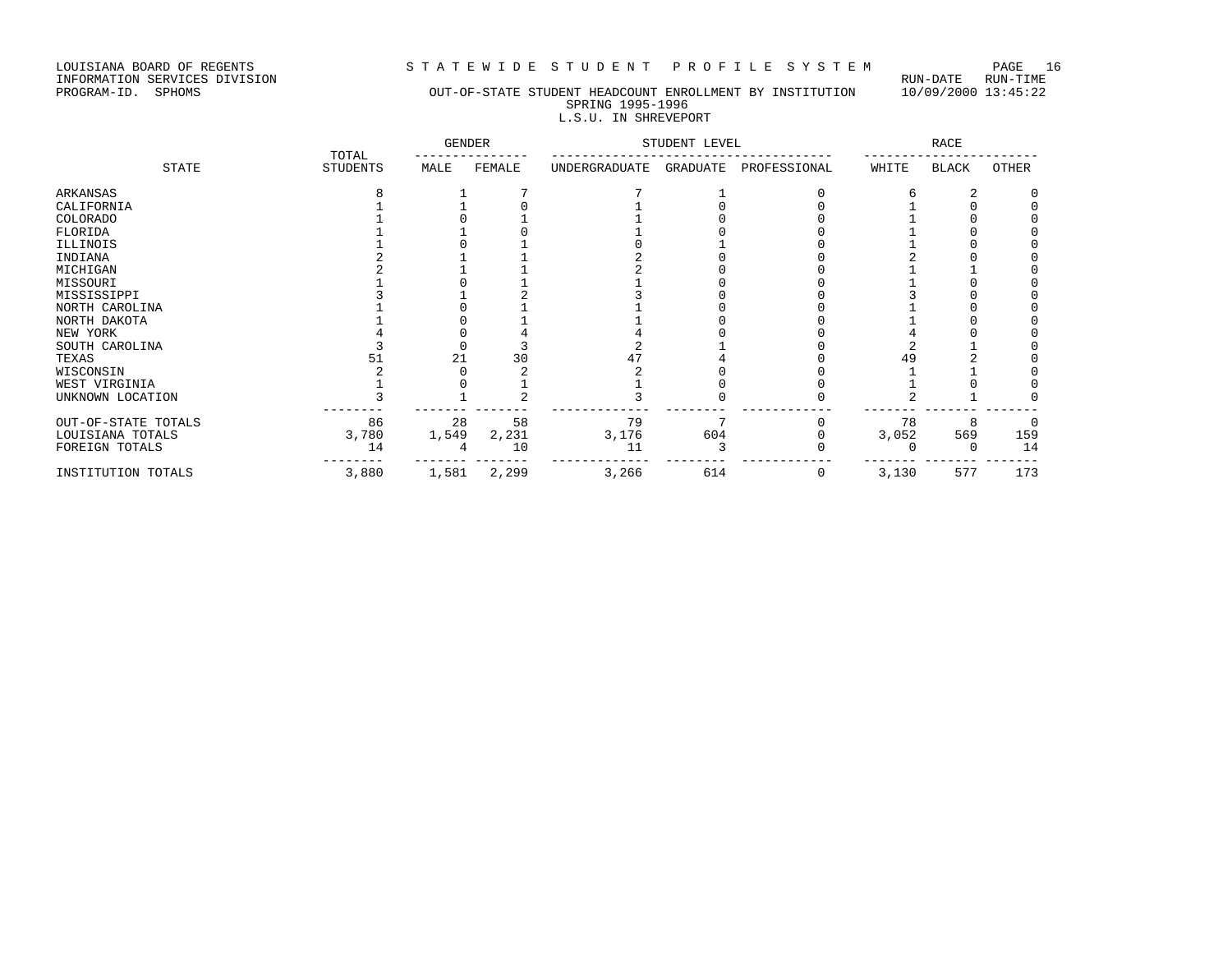LOUISIANA BOARD OF REGENTS STRITE WIDE STUDENT PROFILE SYSTEM PAGE 17<br>INFORMATION SERVICES DIVISION LOUISIANA BOARD OF REGENTS<br>INFORMATION SERVICES DIVISION<br>PROGRAM-ID. SPHOMS

# OUT-OF-STATE STUDENT HEADCOUNT ENROLLMENT BY INSTITUTION 10/09/2000 13:45:22 SPRING 1995-1996 UNIVERSITY OF NEW ORLEANS

| TOTAL                   |                     |                | <b>GENDER</b>  | STUDENT LEVEL  |                |                      | <b>RACE</b>    |                |                   |
|-------------------------|---------------------|----------------|----------------|----------------|----------------|----------------------|----------------|----------------|-------------------|
| <b>STATE</b>            | <b>STUDENTS</b>     | MALE           | FEMALE         | UNDERGRADUATE  | GRADUATE       | PROFESSIONAL         | WHITE          | <b>BLACK</b>   | <b>OTHER</b>      |
| ALASKA                  | 4                   | 1              | 3              | 4              | $\mathbf 0$    | 0                    | $\overline{c}$ | 1              | 1                 |
| ALABAMA                 | 18                  | 8              | 10             | 12             | 6              | $\mathbf 0$          | 12             | 5              | $\mathbf{1}$      |
| ARKANSAS                | 8                   | 5              | 3              | 5              | 3              | $\mathbf 0$          | 6              | $\overline{2}$ | $\mathbf 0$       |
| ARIZONA                 | 4                   | $\mathbf{1}$   | 3              | 3              | $\mathbf{1}$   | $\mathbf 0$          | 3              | 0              | $\mathbf{1}$      |
| CALIFORNIA              | 39                  | 19             | 20             | 26             | 13             | $\Omega$             | 19             | 9              | 11                |
| COLORADO                | 17                  | 8              | 9              | 11             | 6              | $\Omega$             | 12             | $\overline{2}$ | 3                 |
| CONNECTICUT             | 11                  | 9              | $\overline{2}$ | 7              |                | $\Omega$             | 10             | 0              | $\mathbf{1}$      |
| DISTRICT OF COLUMBIA    | $\overline{2}$      | $\overline{2}$ | $\Omega$       | 1              | -1             | $\Omega$             | 1              | 1              | 0                 |
| DELAWARE                | 3                   | 0              | 3              | 3              | $\Omega$       | $\Omega$             | 2              | $\mathbf 0$    | 1                 |
| FLORIDA                 | 44                  | 24             | 20             | 30             | 14             | $\mathbf 0$          | 32             | 1              | 11                |
| GEORGIA                 | 10                  | 5              | 5              | 4              | 6              | $\Omega$             | 6              | 3              | $\mathbf{1}$      |
| HAWAII                  | $\mathbf{1}$        | 1              | $\Omega$       | 1              | $\cap$         | $\Omega$             | 0              | $\mathbf 0$    | $\mathbf{1}$      |
| IOWA                    | $\overline{c}$      | $\mathbf 0$    | $\overline{2}$ | 2              | $\Omega$       | $\Omega$             | $\mathbf 0$    | $\mathbf{1}$   | $\mathbf{1}$      |
| <b>IDAHO</b>            | $\overline{2}$      | $\mathbf 0$    | $\overline{2}$ | $\Omega$       | 2              | $\Omega$             | 2              | $\mathbf 0$    | $\mathbf 0$       |
| ILLINOIS                | 33                  | 12             | 21             | 25             |                | $\Omega$             | 22             | 7              | $\overline{4}$    |
| INDIANA                 | 8                   | $\overline{2}$ | 6              | 4              | 4              | $\Omega$             | 4              | 1              | 3                 |
| KANSAS                  | 4                   | 1              | 3              | $\overline{c}$ | 2              | $\Omega$             | 3              | $\mathbf 0$    | 1                 |
| KENTUCKY                | 6                   | 3              | 3              | 3              | 3              | $\Omega$             | 5              | $\mathbf{1}$   | $\mathsf 0$       |
| MASSACHUSETTS           | 7                   | 6              |                | 5              |                | $\Omega$             | 6              | $\mathbf 0$    | 1                 |
| MARYLAND                | 12                  | 4              | 8              | q              | 3              | $\Omega$             | 10             | 1              | $\mathbf{1}$      |
| MAINE                   | 4                   | 0              | 4              |                | U              | $\Omega$             | 3              | 0              | 1                 |
| MICHIGAN                | 8                   | 5              | З              | 3              |                | $\Omega$             | 5              | $\overline{2}$ | 1                 |
| MINNESOTA               | 3                   | 0              | 3              | 3              | $\Omega$       | $\Omega$             | 2              | 1              | 0                 |
|                         | 12                  | $\overline{4}$ | 8              | 9              | 3              | $\Omega$             | 9              | 2              | $\mathbf{1}$      |
| MISSOURI<br>MISSISSIPPI | 70                  | 36             | 34             | 41             | 29             | $\Omega$             | 38             | 19             | 13                |
| MONTANA                 | $\mathbf{1}$        | $\mathbf 0$    | $\mathbf{1}$   | $\mathbf{1}$   | $\Omega$       | $\Omega$             | $\mathbf{1}$   | $\mathbf 0$    | $\mathbf 0$       |
|                         | q                   | 4              | 5              | 6              | ζ              | $\Omega$             | 3              | 5              |                   |
| NORTH CAROLINA          | -1                  | $\mathbf{1}$   | $\Omega$       | $\Omega$       | $\mathbf{1}$   | $\Omega$             | $\mathbf 1$    | $\mathbf 0$    | 1<br>$\mathbf 0$  |
| NORTH DAKOTA            | ζ                   | 1              | 2              | 3              | $\Omega$       | $\Omega$             | 2              | $\Omega$       | $\mathbf{1}$      |
| NEBRASKA                | 3                   | $\overline{2}$ | $\mathbf{1}$   | $\overline{c}$ | $\mathbf{1}$   | $\Omega$             | 3              | $\mathbf 0$    | $\mathbf 0$       |
| NEW HAMPSHIRE           |                     | 9              | 7              |                | $\overline{a}$ | $\Omega$             |                | 3              |                   |
| NEW JERSEY              | 16                  |                | $\Omega$       | 14             |                |                      | 10             |                | 3                 |
| NEW MEXICO              | 1<br>$\overline{2}$ | 1              |                | 0              | 1<br>$\Omega$  | $\Omega$<br>$\Omega$ | 1              | $\mathbf 0$    | $\mathsf 0$       |
| NEVADA                  |                     | $\mathbf{1}$   | $\mathbf{1}$   | 2              |                | $\Omega$             | $\mathbf 0$    | 1<br>3         | $\mathbf{1}$<br>9 |
| NEW YORK                | 39                  | 21             | 18             | 23             | 16             |                      | 27             |                |                   |
| OHIO                    | 16                  | 10             | 6              | 6              | 10             | $\mathbf 0$          | 14             | $\mathbf{1}$   | $\mathbf{1}$      |
| OKLAHOMA                | 9                   | 5              | 4              | 1              | 8              | 0                    | 9              | 0              | $\mathsf 0$       |
| OREGON                  | 4                   | 2              | 2              | 4              | $\Omega$       | $\Omega$             | 2              | 0              | 2                 |
| PENNSYLVANIA            | 20                  | 13             | 7              | 10             | 10             | $\Omega$             | 15             | 4              | 1                 |
| RHODE ISLAND            | 5                   | $\mathbf{1}$   | 4              | 4              | $\mathbf{1}$   | $\Omega$             | 5              | $\Omega$       | $\mathbf 0$       |
| SOUTH CAROLINA          |                     | 3              | 4              | 6              | $\mathbf{1}$   | $\Omega$             | 5              | 1              | $\mathbf{1}$      |
| SOUTH DAKOTA            | $\mathbf{1}$        | $\Omega$       | 1              |                | $\Omega$       | $\Omega$             | 1              | $\mathbf 0$    | $\Omega$          |
| TENNESSEE               | 10                  | $\overline{4}$ | 6              | 5              | 5              | $\Omega$             | 8              | $\overline{2}$ | $\Omega$          |
| TEXAS                   | 38                  | 13             | 25             | 27             | 11             | $\Omega$             | 22             | 7              | 9                 |
| VIRGINIA                | 11                  | 5              | 6              | 5              | 6              | $\Omega$             | 9              | $\mathbf{1}$   | $\mathbf{1}$      |
| WASHINGTON              | 8                   | 3              | 5              | 3              |                | $\Omega$             | 7              | $\mathbf 0$    | 1                 |
| WISCONSIN               |                     | 7              | $\overline{a}$ | 5              | 4              | $\Omega$             | 9              | 0              | $\mathbf 0$       |
| WEST VIRGINIA           |                     | 1              | $\overline{2}$ | 2              | 1              | $\Omega$             | 2              | 0              | 1                 |
| WYOMING                 | 3                   | $\overline{2}$ | $\mathbf{1}$   | 2              | 1              | $\Omega$             | 2              | $\mathbf 0$    | $\mathbf{1}$      |
| UNKNOWN LOCATION        | 8                   | 3<br>$- - -$   | 5<br>---       | 5              | 3              | $\Omega$             | 1<br>$- - - -$ | 0<br>$ -$      | 7                 |
| OUT-OF-STATE TOTALS     | 559                 | 268            | 291            | 354            | 205            | $\mathbf 0$          | 373            | 87             | 99                |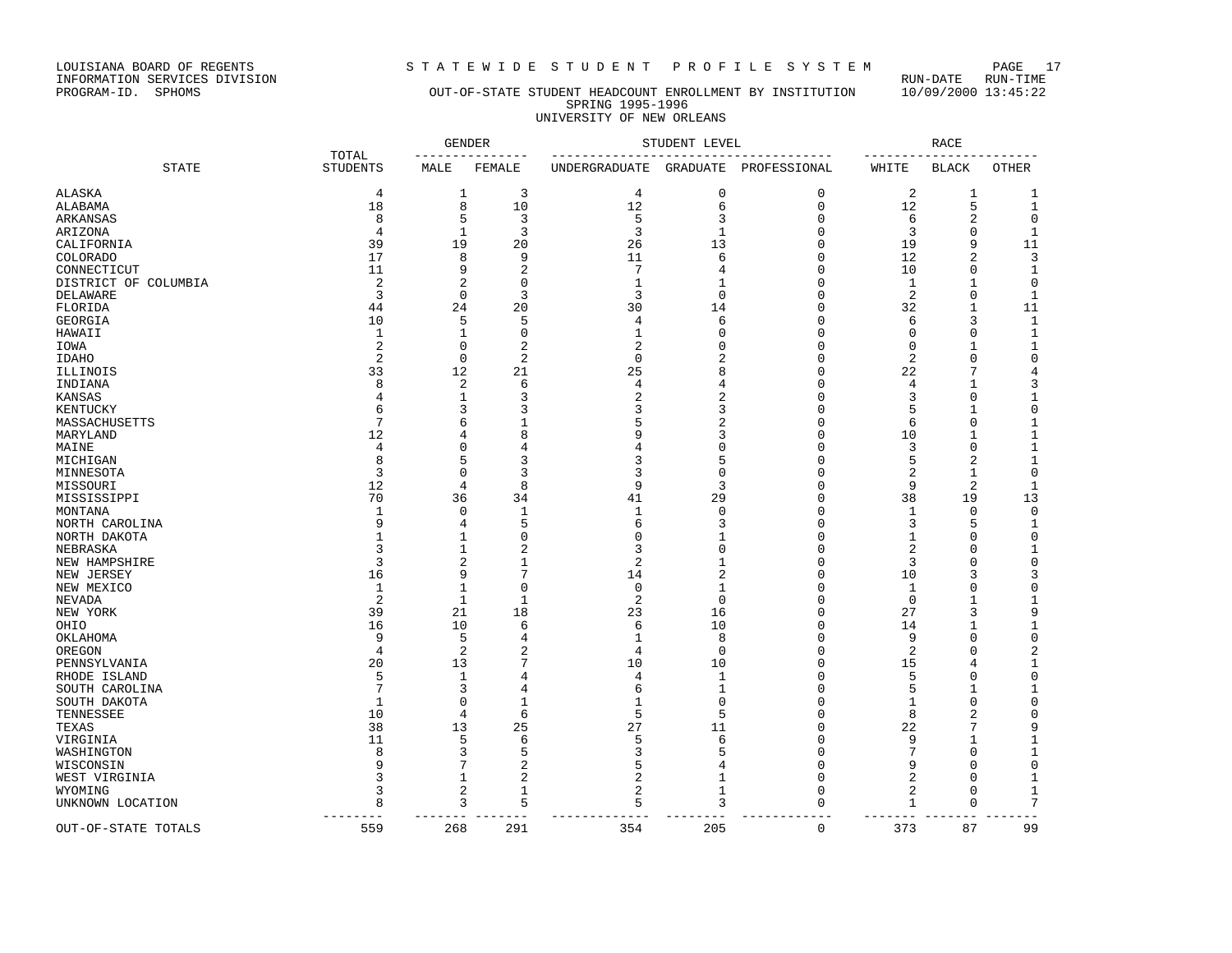LOUISIANA BOARD OF REGENTS STRITEWIDE STUDENT PROFILE SYSTEM PAGE 18<br>INFORMATION SERVICES DIVISION

LOUISIANA BOARD OF REGENTS<br>INFORMATION SERVICES DIVISION<br>PROGRAM-ID. SPHOMS

# OUT-OF-STATE STUDENT HEADCOUNT ENROLLMENT BY INSTITUTION 10/09/2000 13:45:22 SPRING 1995-1996 UNIVERSITY OF NEW ORLEANS

|                                    |                          | GENDER       |              | STUDENT LEVEL |              |              | RACE  |       |              |
|------------------------------------|--------------------------|--------------|--------------|---------------|--------------|--------------|-------|-------|--------------|
| STATE                              | TOTAL<br><b>STUDENTS</b> | MALE         | FEMALE       | UNDERGRADUATE | GRADUATE     | PROFESSIONAL | WHITE | BLACK | OTHER        |
| LOUISIANA TOTALS<br>FOREIGN TOTALS | 13,550<br>628            | 5,676<br>425 | 7.874<br>203 | 10,342<br>303 | 3,208<br>325 |              | 9,570 | 2,233 | 1,747<br>611 |
| INSTITUTION TOTALS                 | 14,737                   | 6,369        | 8,368        | 10,999        | 3,738        |              | 9,954 | 2,326 | 2,457        |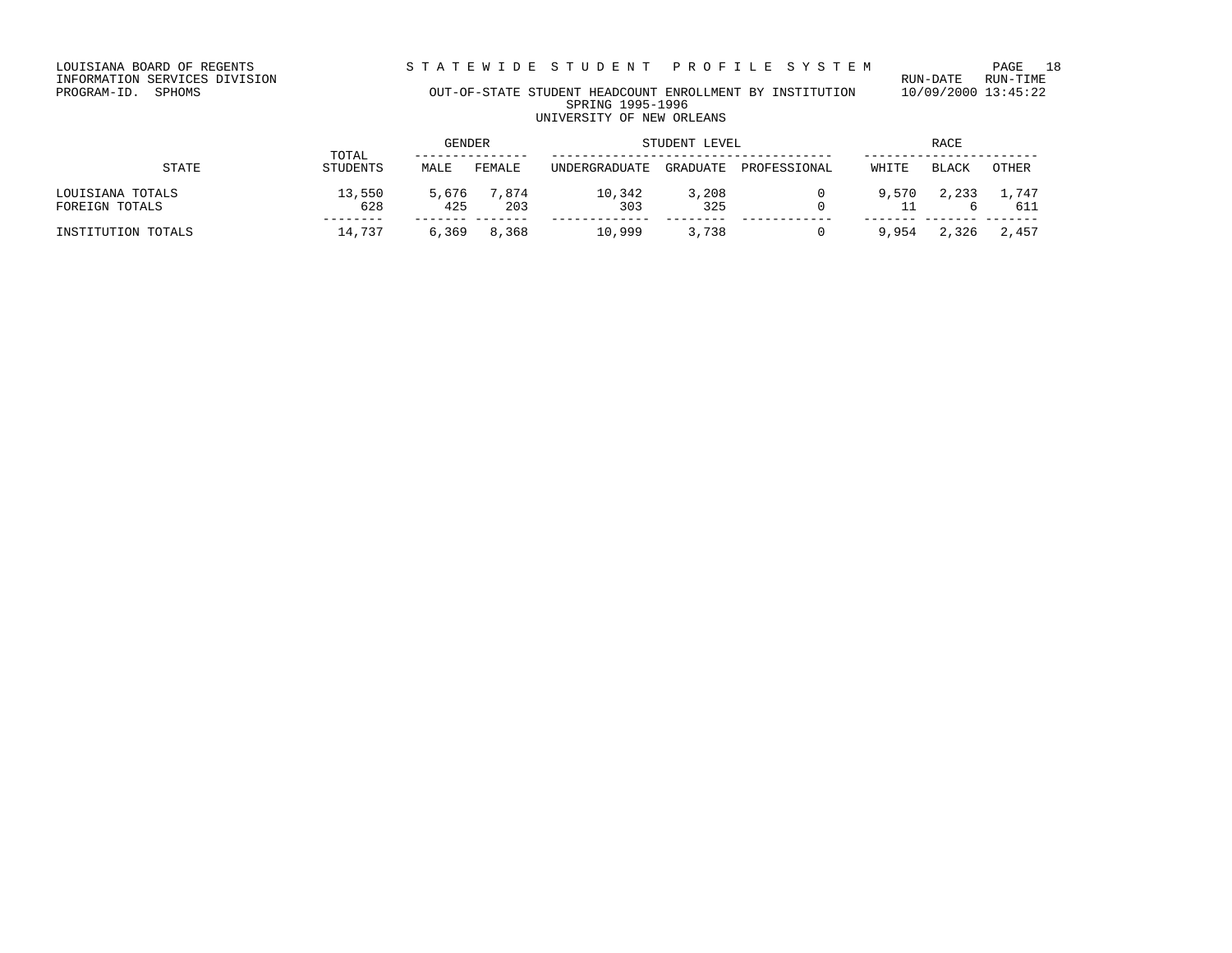LOUISIANA BOARD OF REGENTS S T A T E W I D E S T U D E N T P R O F I L E S Y S T E M PAGE 19

INFORMATION SERVICES DIVISION RUN-DATE RUN-TIME

# PROGRAM-ID. SPHOMS OUT-OF-STATE STUDENT HEADCOUNT ENROLLMENT BY INSTITUTION 10/09/2000 13:45:22 SPRING 1995-1996

 L.S.U. LAW CENTER GENDER STUDENT LEVEL SEERS AND RACE TOTAL --------------- ------------------------------------- ----------------------- STATE STUDENTS MALE FEMALE UNDERGRADUATE GRADUATE PROFESSIONAL WHITE BLACK OTHER

| ALABAMA             |     |     |     |   |   |     |     |    |    |
|---------------------|-----|-----|-----|---|---|-----|-----|----|----|
| CALIFORNIA          |     |     |     |   |   |     |     |    |    |
| FLORIDA             |     |     |     |   |   |     |     |    |    |
| GEORGIA             |     |     |     |   |   |     |     |    |    |
| ILLINOIS            |     |     |     |   |   |     |     |    |    |
| INDIANA             |     |     |     |   |   |     |     |    |    |
| KENTUCKY            |     |     |     |   |   |     |     |    |    |
| MASSACHUSETTS       |     |     |     |   |   |     |     |    |    |
| MARYLAND            |     |     |     |   |   |     |     |    |    |
| MISSOURI            |     |     |     |   |   |     |     |    |    |
| MISSISSIPPI         |     |     |     |   |   |     |     |    |    |
| NORTH CAROLINA      |     |     |     |   |   |     |     |    |    |
| NEBRASKA            |     |     |     |   |   |     |     |    |    |
| NEW YORK            |     |     |     |   |   |     |     |    |    |
| PENNSYLVANIA        |     |     |     |   |   |     |     |    |    |
| SOUTH CAROLINA      |     |     |     |   |   |     |     |    |    |
| SOUTH DAKOTA        |     |     |     |   |   |     |     |    |    |
| TENNESSEE           |     |     |     |   |   |     |     |    |    |
| TEXAS               |     |     |     |   |   |     |     |    |    |
| VIRGINIA            |     |     |     |   |   |     |     |    |    |
| WASHINGTON          |     |     |     |   |   |     |     |    |    |
| OUT-OF-STATE TOTALS | 66  | 42  | 24  |   |   | 66  | 56  | 9  |    |
| LOUISIANA TOTALS    | 562 | 300 | 262 |   |   | 562 | 524 | 27 | 11 |
| FOREIGN TOTALS      | 9   |     |     |   |   | Q   |     |    | 9  |
| INSTITUTION TOTALS  | 637 | 347 | 290 | 0 | 0 | 637 | 580 | 36 | 21 |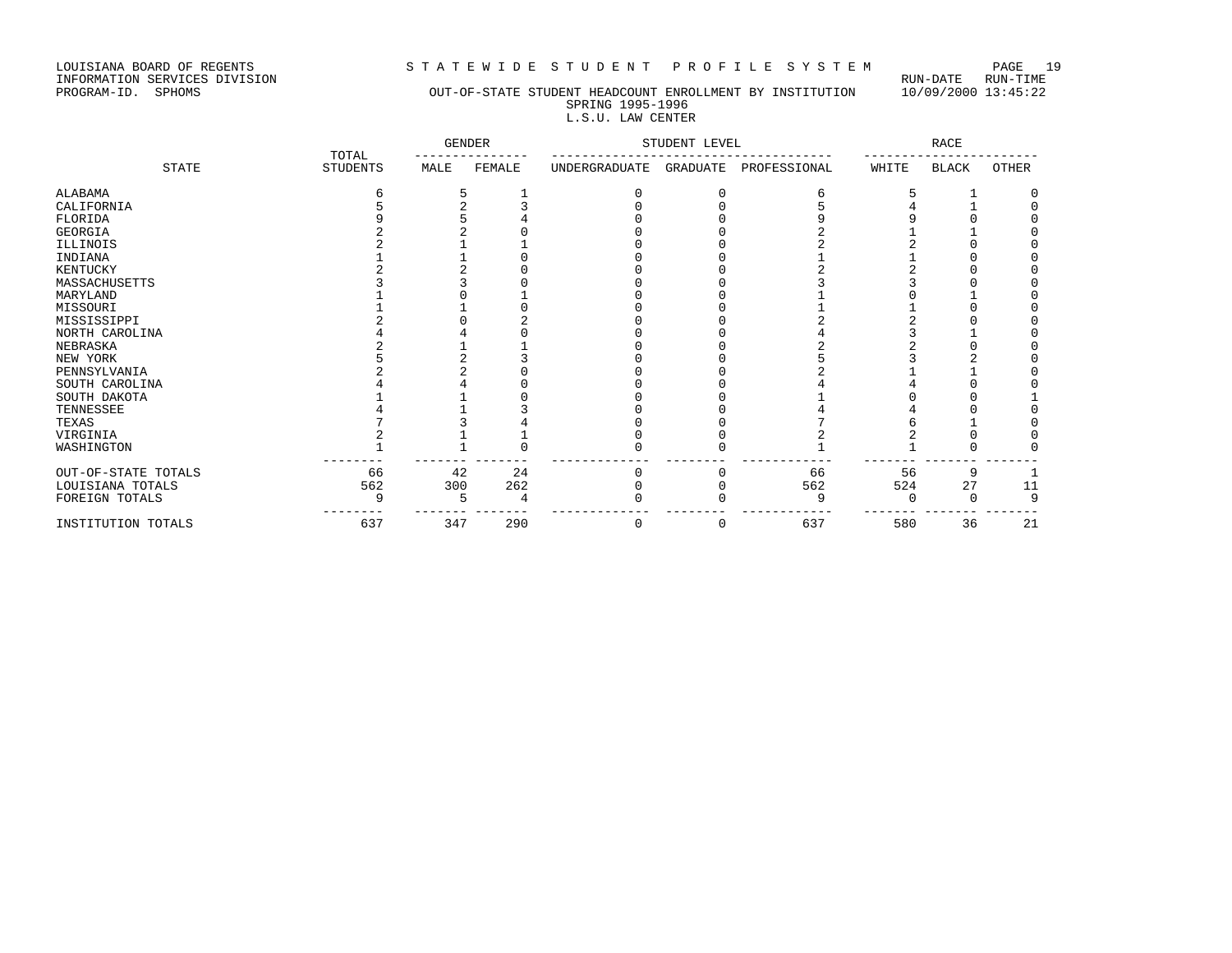LOUISIANA BOARD OF REGENTS STRITEWIDE STUDENT PROFILE SYSTEM PAGE 20<br>INFORMATION SERVICES DIVISION LOUISIANA BOARD OF REGENTS<br>INFORMATION SERVICES DIVISION<br>PROGRAM-ID. SPHOMS

# OUT-OF-STATE STUDENT HEADCOUNT ENROLLMENT BY INSTITUTION 10/09/2000 13:45:22 SPRING 1995-1996 SOUTHERN U. IN BATON ROUGE

|                      |                          | <b>GENDER</b>  |                | STUDENT LEVEL        |                |                | <b>RACE</b>     |              |                |
|----------------------|--------------------------|----------------|----------------|----------------------|----------------|----------------|-----------------|--------------|----------------|
| <b>STATE</b>         | TOTAL<br><b>STUDENTS</b> | MALE           | FEMALE         | <b>UNDERGRADUATE</b> | GRADUATE       | PROFESSIONAL   | WHITE           | <b>BLACK</b> | <b>OTHER</b>   |
| <b>ALASKA</b>        | 3                        | 1              | 2              | 2                    | 1              | 0              | 1               | 2            | $\Omega$       |
| ALABAMA              | 86                       | 43             | 43             | 83                   | 3              | $\mathbf{0}$   | $\mathbf{1}$    | 85           | $\mathbf 0$    |
| ARKANSAS             | 25                       | 14             | 11             | 24                   | $\mathbf{1}$   | $\Omega$       | 1               | 24           | 0              |
| ARIZONA              | 7                        | $\overline{2}$ | 5              | 6                    | $\mathbf{1}$   | $\Omega$       | $\mathbf 0$     | 7            | $\Omega$       |
| CALIFORNIA           | 299                      | 137            | 162            | 278                  | 21             | $\Omega$       | 2               | 295          | 2              |
| <b>COLORADO</b>      | 18                       | 7              | 11             | 16                   | $\overline{2}$ | $\Omega$       | 1               | 17           | $\Omega$       |
| CONNECTICUT          | 2                        | 1              | 1              | 1                    |                | $\Omega$       | $\Omega$        | 2            | $\Omega$       |
| DISTRICT OF COLUMBIA | $\overline{2}$           | $\mathbf{1}$   | $\mathbf{1}$   | $\overline{2}$       |                | $\Omega$       | $\Omega$        | 2            | $\Omega$       |
| DELAWARE             | $\mathbf{1}$             | 1              | $\cap$         | $\mathbf{1}$         |                | $\Omega$       | $\Omega$        | $\mathbf{1}$ | $\Omega$       |
| FLORIDA              | 72                       | 36             | 36             | 63                   |                | 2              | 2               | 70           | $\mathbf 0$    |
| GEORGIA              | 102                      | 59             | 43             | 96                   |                | 2              | 0               | 102          | $\Omega$       |
| HAWAII               | $\overline{2}$           | $\overline{2}$ | $\mathbf 0$    | $\overline{2}$       | $\Omega$       | $\Omega$       | $\Omega$        | 2            | $\Omega$       |
| IOWA                 | 3                        | 3              | $\mathbf 0$    | 3                    | $\Omega$       | $\Omega$       | 0               | 3            | 0              |
| ILLINOIS             | 179                      | 94             | 85             | 162                  | 12             | 5              | 1               | 177          |                |
| INDIANA              | 24                       | 13             | 11             | 24                   | $\Omega$       | $\Omega$       | $\Omega$        | 24           | $\Omega$       |
| KANSAS               | 20                       | 9              | 11             | 17                   | 3              | O              | 1               | 19           | $\Omega$       |
| KENTUCKY             | $\overline{2}$           | 1              | $\mathbf{1}$   | $\mathbf{1}$         | 1              | $\Omega$       | 1               | 1            | $\Omega$       |
| MASSACHUSETTS        | $\overline{2}$           | 1              | 1              | $\mathbf{1}$         |                | $\Omega$       | 1               | 0            | $\mathbf{1}$   |
| MARYLAND             | 23                       | 15             | 8              | 20                   |                | $\overline{2}$ | 0               | 23           | $\Omega$       |
| MICHIGAN             | 126                      | 62             | 64             | 120                  | 6              | $\Omega$       | 2               | 123          | $\mathbf{1}$   |
| MINNESOTA            | 8                        | 1              | 7              | 8                    | ∩              | O              | 0               | 8            | $\Omega$       |
| MISSOURI             | 81                       | 38             | 43             | 74                   | 3              | 4              | $\Omega$        | 81           | $\mathbf 0$    |
| MISSISSIPPI          | 271                      | 122            | 149            | 228                  | 33             | 10             | 7               | 263          | 1              |
| MONTANA              | 1                        | $\mathbf 0$    | $\mathbf{1}$   | 1                    | $\Omega$       | $\mathbf{0}$   | $\Omega$        | 1            | $\mathbf 0$    |
| NORTH CAROLINA       | 9                        | 7              | $\overline{2}$ | $7\phantom{.0}$      | $\overline{c}$ | $\mathbf{0}$   | 1               | 7            | $\mathbf{1}$   |
| NEBRASKA             | 6                        | 3              | 3              | 6                    |                | $\Omega$       | $\Omega$        | 6            | $\Omega$       |
| NEW JERSEY           | 12                       | 8              | 4              | 11                   |                | $\Omega$       | 1               | 11           | 0              |
| NEW MEXICO           | $\mathbf{1}$             | 1              | $\Omega$       | $\mathbf{1}$         | $\Omega$       | $\Omega$       | $\Omega$        | 1            | $\Omega$       |
| NEVADA               | 13                       | 6              | 7              | 11                   |                | $\Omega$       | 0               | 13           | $\Omega$       |
| NEW YORK             | 23                       | 17             | 6              | 20                   | $\overline{c}$ | 1              | 1               | 22           | $\Omega$       |
| OHIO                 | 30                       | 17             | 13             | 28                   | 2              | $\Omega$       | 1               | 29           | $\Omega$       |
| OKLAHOMA             | 20                       | 7              | 13             | 17                   | 2              | 1              | 1               | 19           | $\Omega$       |
| OREGON               | 6                        | 2              | 4              | 5                    |                | $\Omega$       | $\Omega$        | 6            | $\Omega$       |
| PENNSYLVANIA         | 11                       | 3              | 8              | 6                    |                | 1              | 1               | 10           | $\Omega$       |
| RHODE ISLAND         | $\mathbf{1}$             | $\mathbf{1}$   | $\Omega$       | $\mathbf{1}$         |                | $\Omega$       | 0               | $\mathbf{1}$ | $\Omega$       |
| SOUTH CAROLINA       | 11                       | 5              | 6              | 11                   |                | $\Omega$       | $\Omega$        | 11           | $\Omega$       |
| TENNESSEE            | 45                       | 26             | 19             | 36                   | 6              | 3              | 1               | 44           | 0              |
| TEXAS                | 312                      | 166            | 146            | 298                  | 11             | 3              | 7               | 304          |                |
| UTAH                 | $\overline{2}$           | $\Omega$       | $\overline{2}$ | 2                    | $\Omega$       | $\Omega$       | $\Omega$        | 2            | $\Omega$       |
| VIRGINIA             | 16                       | 11             | 5              | 14                   | $\Omega$       | 2              | 0               | 16           | $\mathbf 0$    |
| WASHINGTON           | 26                       | 11             | 15             | 26                   | $\Omega$       | $\mathbf{0}$   | 1               | 23           | $\overline{2}$ |
| WISCONSIN            | 26                       | 10             | 16             | 24                   | $\overline{2}$ | $\mathbf{0}$   | 1               | 24           | $\mathbf{1}$   |
| UNKNOWN LOCATION     | 3                        | 0              | 3              | 3                    | $\Omega$       | $\Omega$       | $\mathbf 0$     | $\mathbf 0$  | 3              |
| OUT-OF-STATE TOTALS  | 1,932                    | 964            | 968            | 1,760                | 136            | 36             | 37              | 1,881        | 14             |
| LOUISIANA TOTALS     | 7,548                    | 2,865          | 4,683          | 6,334                | 938            | 276            | 388             | 7,103        | 57             |
| FOREIGN TOTALS       | 178                      | 99             | 79             | 117                  | 58             | 3              | $7\phantom{.0}$ | 33           | 138            |
| INSTITUTION TOTALS   | 9,658                    | 3,928          | 5,730          | 8,211                | 1,132          | 315            | 432             | 9,017        | 209            |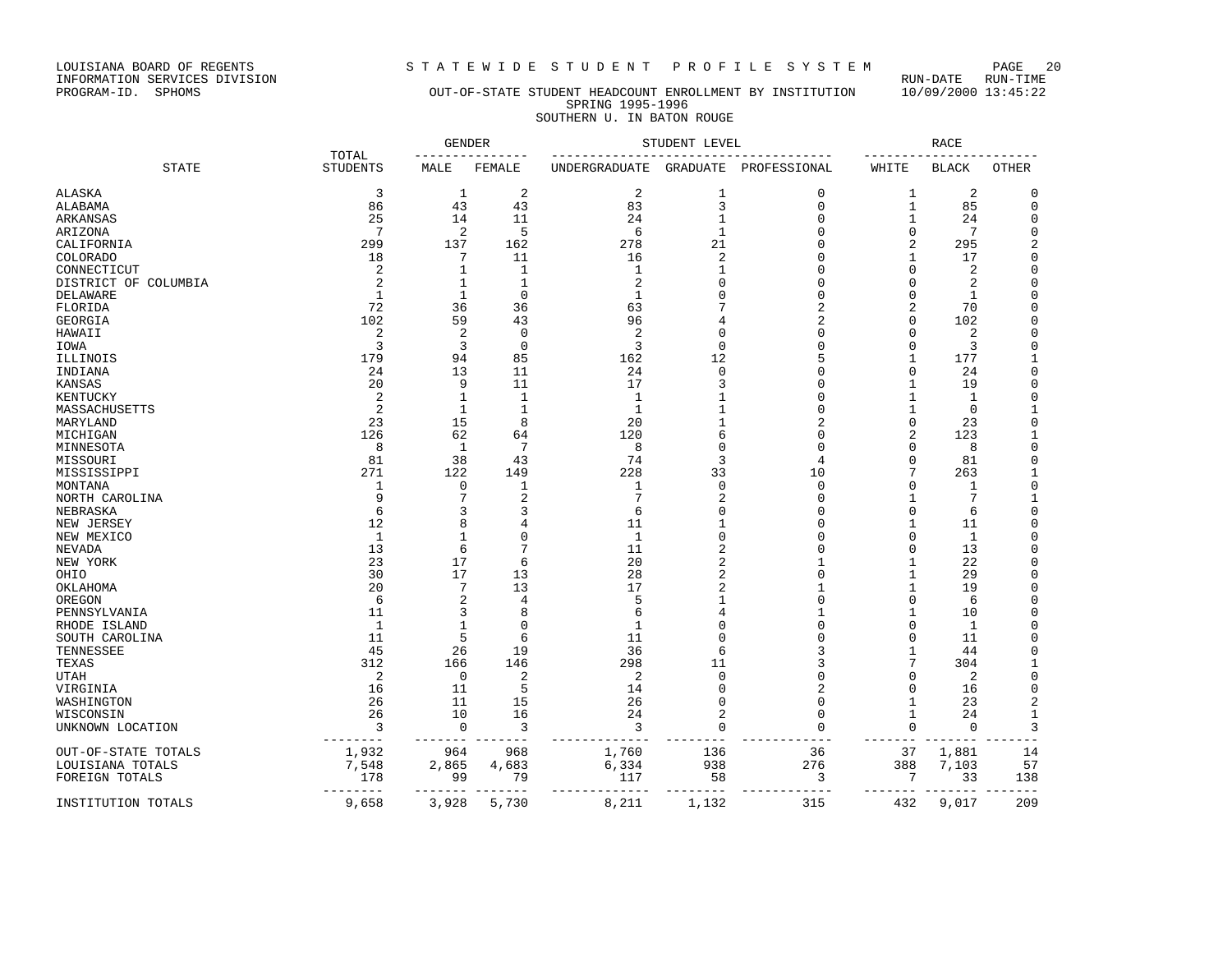LOUISIANA BOARD OF REGENTS STRITEWIDE STUDENT PROFILE SYSTEM PAGE 21<br>INFORMATION SERVICES DIVISION LOUISIANA BOARD OF REGENTS<br>INFORMATION SERVICES DIVISION<br>PROGRAM-ID. SPHOMS

# OUT-OF-STATE STUDENT HEADCOUNT ENROLLMENT BY INSTITUTION 10/09/2000 13:45:22 SPRING 1995-1996 SOUTHERN U. IN NEW ORLEANS

|                         | TOTAL           | <b>GENDER</b> |          | STUDENT LEVEL        |          |              | $\texttt{RACE}$ |              |       |
|-------------------------|-----------------|---------------|----------|----------------------|----------|--------------|-----------------|--------------|-------|
| <b>STATE</b>            | <b>STUDENTS</b> | MALE          | FEMALE   | <b>UNDERGRADUATE</b> | GRADUATE | PROFESSIONAL | WHITE           | <b>BLACK</b> | OTHER |
| <b>ALASKA</b>           |                 |               | $\Omega$ |                      | $\Omega$ | O            |                 |              | O     |
| ALABAMA                 |                 |               |          |                      |          |              |                 |              |       |
| ARKANSAS                |                 |               |          |                      |          |              |                 |              |       |
| ARIZONA                 |                 |               |          |                      |          |              |                 |              |       |
| CALIFORNIA              | 18              |               | 15       | 18                   |          |              |                 | 12           |       |
| COLORADO                |                 |               |          |                      |          |              |                 | 2            |       |
| DISTRICT OF<br>COLUMBIA |                 |               |          |                      |          |              |                 |              |       |
| FLORIDA                 |                 |               |          |                      |          |              |                 |              |       |
| <b>GEORGIA</b>          |                 |               |          |                      |          |              |                 |              |       |
| ILLINOIS                |                 |               |          |                      |          |              |                 |              |       |
| INDIANA                 |                 |               |          |                      |          |              |                 |              |       |
| KENTUCKY                |                 |               |          |                      |          |              |                 |              |       |
| MICHIGAN                |                 |               |          |                      |          |              |                 |              |       |
| MISSOURI                |                 |               |          |                      |          |              |                 |              |       |
| MISSISSIPPI             |                 |               |          |                      |          |              |                 |              |       |
| NEW JERSEY              |                 |               |          |                      |          |              |                 |              |       |
| <b>NEVADA</b>           |                 |               |          |                      |          |              |                 |              |       |
| NEW YORK                |                 |               |          |                      |          |              |                 |              |       |
| OHIO                    |                 |               |          |                      |          |              |                 |              |       |
| SOUTH CAROLINA          |                 |               |          |                      |          |              |                 |              |       |
| TENNESSEE               |                 |               |          |                      |          |              |                 |              |       |
| TEXAS                   |                 |               |          |                      |          |              |                 |              |       |
| VIRGINIA                |                 |               |          |                      |          |              |                 |              |       |
| WASHINGTON              |                 |               |          |                      |          |              |                 |              |       |
| UNKNOWN LOCATION        | 2               | $\mathcal{L}$ |          | 2                    |          |              |                 | $\Omega$     |       |
| OUT-OF-STATE TOTALS     | 91              | 41            | 50       | 90                   |          |              | 10              | 73           | 8     |
| LOUISIANA TOTALS        | 4,168           | 1,379         | 2,789    | 3,865                | 303      | Ω            | 224             | 3,868        | 76    |
| FOREIGN TOTALS          | 65              | 45            | 20       | 61                   |          |              | $\cap$          | U            | 65    |
| INSTITUTION TOTALS      | $4\,, 324$      | 1,465         | 2,859    | 4,016                | 308      | 0            | 234             | 3,941        | 149   |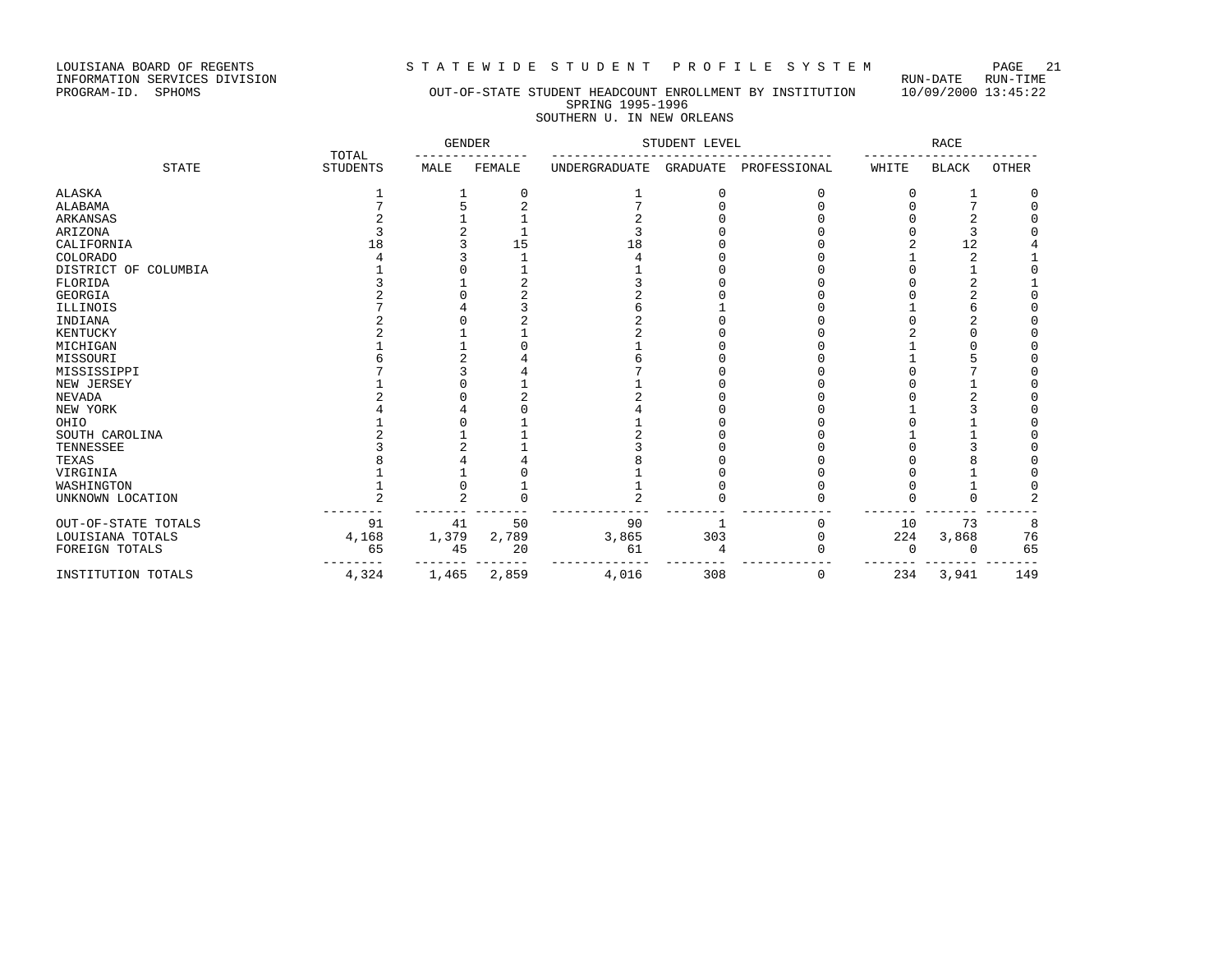LOUISIANA BOARD OF REGENTS STRITEWIDE STUDENT PROFILE SYSTEM PAGE 22<br>INFORMATION SERVICES DIVISION

LOUISIANA BOARD OF REGENTS<br>INFORMATION SERVICES DIVISION<br>PROGRAM-ID. SPHOMS

# OUT-OF-STATE STUDENT HEADCOUNT ENROLLMENT BY INSTITUTION 10/09/2000 13:45:22 SPRING 1995-1996 SOUTHERN U. IN SHREVEPORT

|                                                           |                   | <b>GENDER</b> |        | STUDENT LEVEL | RACE     |              |       |         |       |
|-----------------------------------------------------------|-------------------|---------------|--------|---------------|----------|--------------|-------|---------|-------|
| STATE                                                     | TOTAL<br>STUDENTS | MALE          | FEMALE | UNDERGRADUATE | GRADUATE | PROFESSIONAL | WHITE | BLACK   | OTHER |
| OUT-OF-STATE TOTALS<br>LOUISIANA TOTALS<br>FOREIGN TOTALS | 1,324             | 377           | 947    | 1,324         |          |              | 103   | 1,206   | 15    |
| INSTITUTION TOTALS                                        | 1,324             | 377           | 947    | 1,324         |          |              | 103   | . . 206 | 15    |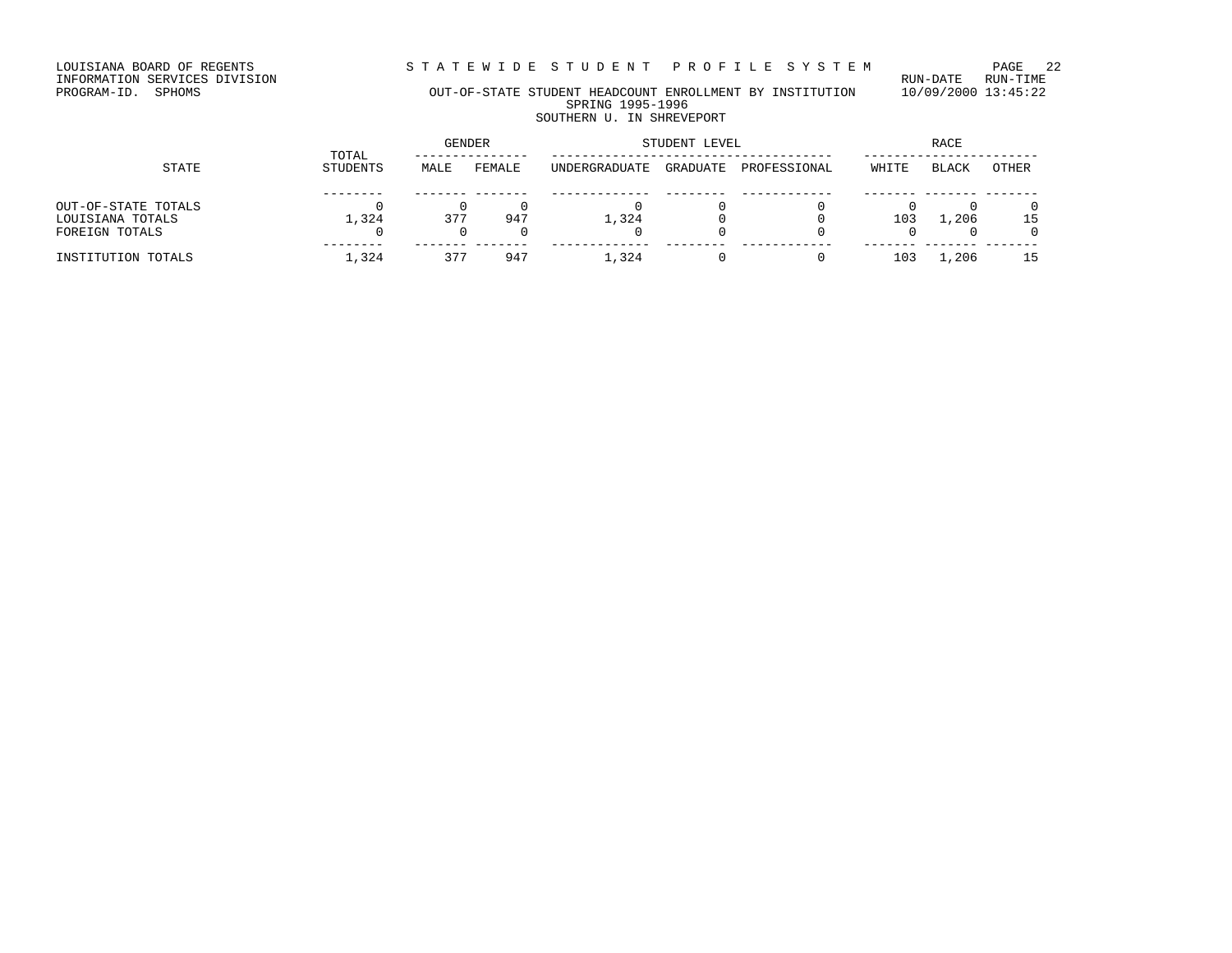LOUISIANA BOARD OF REGENTS<br>INFORMATION SERVICES DIVISION<br>PROGRAM-ID. SPHOMS

STATEWIDE STUDENT PROFILE SYSTEM PAGE 23<br>RUN-DATE RUN-TIME

# OUT-OF-STATE STUDENT HEADCOUNT ENROLLMENT BY INSTITUTION 10/09/2000 13:45:22 SPRING 1995-1996 PUBLIC INSTITUTIONS TOTALS

|                      |                          | GENDER    | STUDENT LEVEL |               |                | RACE             |           |              |              |
|----------------------|--------------------------|-----------|---------------|---------------|----------------|------------------|-----------|--------------|--------------|
| <b>STATE</b>         | TOTAL<br><b>STUDENTS</b> | MALE      | FEMALE        | UNDERGRADUATE | GRADUATE       | PROFESSIONAL     | WHITE     | <b>BLACK</b> | OTHER        |
| ALASKA               | 38                       | 21        | 17            | 35            | 3              | 0                | 17        | 18           | 3            |
| ALABAMA              | 441                      | 235       | 206           | 366           | 69             | 6                | 234       | 198          | 9            |
| ARKANSAS             | 860                      | 461       | 399           | 671           | 141            | 48               | 591       | 248          | 21           |
| ARIZONA              | 83                       | 33        | 50            | 61            | 21             | 1                | 48        | 27           | 8            |
| CALIFORNIA           | 1,297                    | 576       | 721           | 1,153         | 135            | 9                | 222       | 1,013        | 62           |
| COLORADO             | 131                      | 68        | 63            | 108           | 23             | $\mathbf 0$      | 54        | 67           | 10           |
| CONNECTICUT          | 60                       | 36        | 24            | 38            | 20             | $\overline{c}$   | 47        | 10           | 3            |
| DISTRICT OF COLUMBIA | 33                       | 18        | 15            | 27            | 6              | $\mathbf 0$      | 2         | 31           | 0            |
| DELAWARE             | 16                       | 9         | 7             | 9             | 7              | $\mathbf 0$      | 11        | 1            | 4            |
| FLORIDA              | 627                      | 342       | 285           | 490           | 125            | 12               | 361       | 205          | 61           |
| GEORGIA              | 368                      | 197       | 171           | 303           | 60             | 5                | 127       | 233          | 8            |
| HAWAII               | 18                       | 12        | 6             | 17            | 1              | $\mathbf{0}$     | 8         | 5            | 5            |
| IOWA                 | 40                       | 26        | 14            | 23            | 17             | 0                | 30        | 9            | 1            |
| IDAHO                | 8                        | 2         | 6             | 4             | $\overline{4}$ | $\mathbf 0$      | 8         | $\mathbf 0$  | $\mathbf 0$  |
| ILLINOIS             | 782                      | 412       | 370           | 689           | 86             | 7                | 149       | 620          | 13           |
| INDIANA              | 151                      | 76        | 75            | 112           | 38             | $\mathbf 1$      | 44        | 98           | 9            |
| KANSAS               | 102                      | 49        | 53            | 75            | 27             | $\mathbf 0$      | 37        | 63           | $\sqrt{2}$   |
| KENTUCKY             | 66                       | 38        | 28            | 35            | 28             | 3                | 52        | 11           | 3            |
| MASSACHUSETTS        | 67                       | 39        | 28            | 39            | 23             | 5                | 48        | 14           | 5            |
| MARYLAND             | 143                      | 77        | 66            | 113           | 26             | 4                | 60        | 74           | 9            |
| MAINE                | 22                       | 10        | 12            | 14            | 7              | 1                | 19        | 0            | 3            |
| MICHIGAN             | 417                      | 202       | 215           | 372           | 45             | $\mathbf 0$      | 67        | 337          | 13           |
| MINNESOTA            | 59                       | 19        | 40            | 46            | 13             | $\mathbf 0$      | 29        | 25           | 5            |
| MISSOURI             | 302                      | 174       | 128           | 255           | 42             | 5                | 84        | 212          | 6            |
| MISSISSIPPI          | 1,370                    | 643       | 727           | 1,123         | 233            | 14               | 748       | 567          | 55           |
| MONTANA              | 10                       | 7         | 3             | 8             | $\overline{c}$ | $\mathbf 0$      | 8         | 2            | $\mathbf 0$  |
| NORTH CAROLINA       | 112                      | 66        | 46            | 66            | 40             | 6                | 70        | 34           | 8            |
| NORTH DAKOTA         | 7                        | 5         | 2             | 4             | 3              | $\mathbf 0$      | 6         | 1            | $\mathsf 0$  |
| NEBRASKA             | 40                       | 20        | 20            | 28            | 10             | $\overline{c}$   | 23        | 16           | 1            |
| NEW HAMPSHIRE        | 17                       | 8         | 9             | 11            | 6              | $\mathbf 0$      | 17        | $\mathbf 0$  | $\mathbf 0$  |
| NEW JERSEY           | 156                      | 98        | 58            | 126           | 30             | 0                | 65        | 81           | 10           |
| NEW MEXICO           | 37                       | 22        | 15            | 23            | 14             | $\mathbf 0$      | 22        | 12           | 3            |
| NEVADA               | 57<br>363                | 22<br>212 | 35<br>151     | 51<br>273     | 6<br>81        | $\mathbf 0$<br>9 | 14<br>156 | 37<br>176    | 6<br>31      |
| NEW YORK<br>OHIO     | 191                      | 102       | 89            | 134           | 56             | $1\,$            | 101       | 81           | 9            |
| OKLAHOMA             | 151                      | 73        | 78            | 111           | 39             | 1                | 83        | 60           | 8            |
| OREGON               | 57                       | 22        | 35            | 44            | 12             | $1\,$            | 31        | 19           | 7            |
| PENNSYLVANIA         | 166                      | 88        | 78            | 95            | 67             | 4                | 122       | 40           | 4            |
| RHODE ISLAND         | 20                       | 11        | 9             | 14            | 6              | $\mathbf 0$      | 15        | 4            | $\mathbf{1}$ |
| SOUTH CAROLINA       | 107                      | 59        | 48            | 78            | 25             | 4                | 57        | 48           | $\sqrt{2}$   |
| SOUTH DAKOTA         | 12                       | 6         | 6             | 8             | 3              | $\mathbf 1$      | 10        | 1            | 1            |
| TENNESSEE            | 263                      | 143       | 120           | 195           | 61             | 7                | 135       | 123          | 5            |
| TEXAS                | 2,709                    | 1,349     | 1,360         | 2,435         | 257            | 17               | 1,466     | 1,110        | 133          |
| UTAH                 | 20                       | 8         | 12            | 10            | 10             | 0                | 15        | 4            | 1            |
| VIRGINIA             | 217                      | 114       | 103           | 145           | 67             | 5                | 152       | 55           | 10           |
| VERMONT              | 9                        | 3         | 6             | 4             | 5              | 0                | 9         | 0            | 0            |
| WASHINGTON           | 149                      | 67        | 82            | 122           | 26             | 1                | 63        | 80           | 6            |
| WISCONSIN            | 125                      | 61        | 64            | 102           | 23             | $\mathbf 0$      | 42        | 79           | 4            |
| WEST VIRGINIA        | 40                       | 18        | 22            | 23            | 17             | 0                | 31        | 8            | 1            |
| WYOMING              | 13                       | 9         | 4             | 6             | 7              | 0                | 10        | 1            | 2            |
| UNKNOWN LOCATION     | 146                      | 81        | 65            | 121           | 17             | 8                | 15        | 13           | 118          |